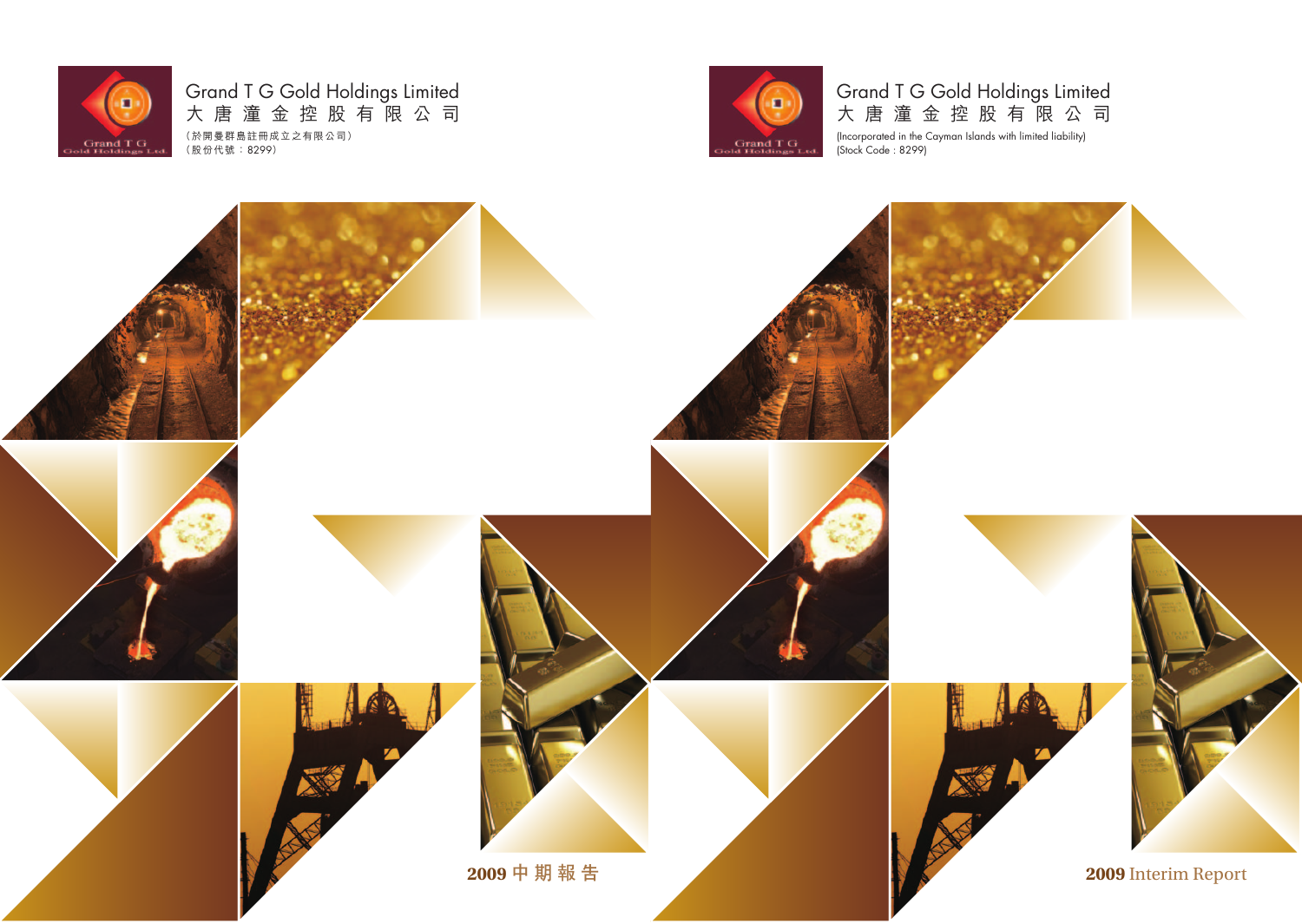## **CHARACTERISTICS OF THE GROWTH ENTERPRISE MARKET ("GEM") OF THE STOCK EXCHANGE OF HONG KONG LIMITED (THE "STOCK EXCHANGE")**

**GEM has been positioned as a market designed to accommodate companies to which a higher investment risk may be attached than other companies listed on the Stock Exchange. Prospective investors should be aware of the potential risks of investing in such companies and should make the decision to invest only after due and careful consideration.The greater risk profile and other characteristics of GEM mean that it is a market more suited to professional and other sophisticated investors.**

**Given the emerging nature of companies listed on GEM, there is a risk that securities traded on GEM may be more susceptible to high market volatility than securities traded on the Main Board and no assurance is given that there will be a liquid market in the securities traded on GEM.**

Hong Kong Exchanges and Clearing Limited and the Stock Exchange take no responsibility for the contents of this report, make no representation as to its accuracy or completeness and expressly disclaim any liability whatsoever for any loss howsoever arising from or in reliance upon the whole or any part of the contents of this report.

This report, for which the directors (the "Directors") of Grand T G Gold Holdings Limited (the "Company") collectively and individually accept full responsibility, includes particulars given in compliance with the Rules Governing the Listing of Securities on the Growth Enterprise Market of the Stock Exchange (the "GEM Listing Rules") for the purpose of giving information with regard to the Company. The Directors, having made all reasonable enquiries, confirm that, to the best of their knowledge and belief: (i) the information contained in this report is accurate and complete in all material respects and not misleading; (ii) there are no other matters the omission of which would make any statement in this report misleading; and (iii) all opinions expressed in this report have been arrived at after due and careful consideration and are founded on bases and assumptions that are fair and reasonable.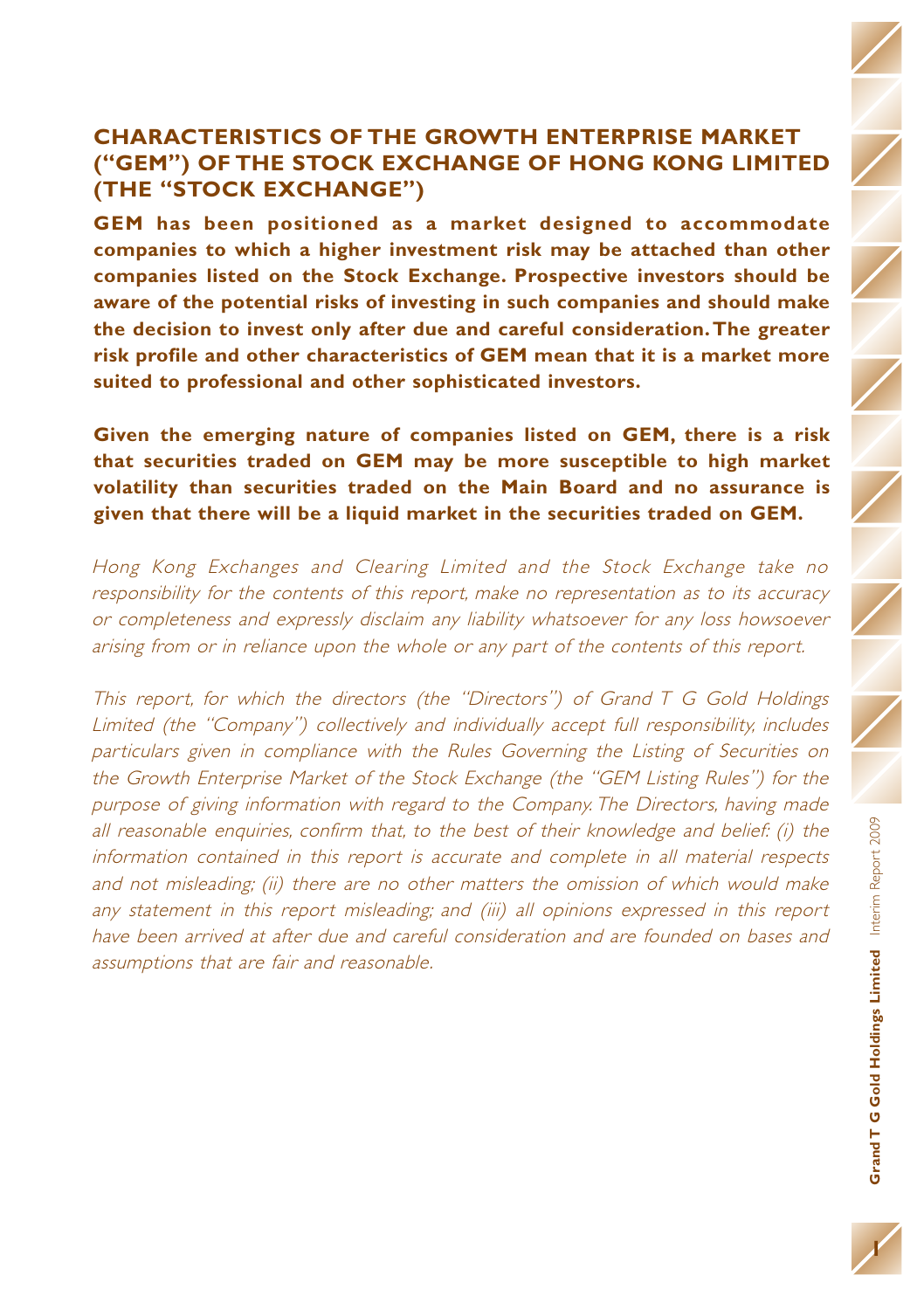The board of Directors (the "Board") of the Company announces the unaudited consolidated results of the Company and its subsidiaries (collectively referred to as the "Group") for the six months ended 30 September 2009, together with the comparative unaudited figures for the six months ended 30 September 2008 (the "Corresponding Period"), as follows:

## **CONDENSED CONSOLIDATED INCOME STATEMENT**

|                                                                          |                     | (Unaudited)<br><b>Six months ended</b><br><b>30 September</b> |                                  | (Unaudited)<br><b>Three months ended</b><br><b>30 September</b> |                                  |  |
|--------------------------------------------------------------------------|---------------------|---------------------------------------------------------------|----------------------------------|-----------------------------------------------------------------|----------------------------------|--|
|                                                                          | Note                | 2009<br><b>HK\$'000</b>                                       | 2008<br>HK\$'000                 | 2009<br><b>HK\$'000</b>                                         | 2008<br><b>HK\$'000</b>          |  |
| Revenue                                                                  | $\overline{3}$      | 40,168                                                        | 107,812                          | 28,656                                                          | 42,388                           |  |
| Cost of sales                                                            |                     | (31, 979)                                                     | (83, 784)                        | (20, 982)                                                       | (36,691)                         |  |
| Gross profit                                                             |                     | 8,189                                                         | 24,028                           | 7,674                                                           | 5,697                            |  |
| Other income                                                             | 5                   | 2,398                                                         | 55                               | 720                                                             | (36)                             |  |
| Selling and distribution<br>expenses<br>Administrative expenses          |                     | (64)<br>(22, 647)                                             | (462)<br>(13, 426)               | (13)<br>(12, 632)                                               | (64)<br>(8,830)                  |  |
| Operating profit/(loss)<br>Finance costs                                 | 6<br>$\overline{7}$ | (12, 124)<br>(25, 360)                                        | 10,195<br>(11, 133)              | (4, 251)<br>(12, 741)                                           | (3,233)<br>(6, 567)              |  |
| (Loss)/profit before taxation                                            |                     | (37, 484)                                                     | (938)                            | (16,992)                                                        | (9,800)                          |  |
| Taxation                                                                 | 8                   | (18)                                                          | (171)                            | (5)                                                             | (120)                            |  |
| (Loss)/profit for the period                                             |                     | (37, 502)                                                     | (1, 109)                         | (16, 997)                                                       | (9,920)                          |  |
| Attributable to:<br>Shareholders of<br>the Company<br>Minority interests |                     | (38, 417)<br>915                                              | (5,785)<br>4,676                 | (17, 746)<br>749                                                | (10, 856)<br>936                 |  |
| (Loss)/profit for the period                                             |                     | (37, 502)                                                     | (1,109)                          | (16, 997)                                                       | (9,920)                          |  |
| <b>Dividends</b>                                                         | 9                   |                                                               |                                  |                                                                 |                                  |  |
| (Loss)/earnings per share<br><b>Basic</b><br><b>Diluted</b>              | 10                  | <b>HK Cents</b><br>(1.48)<br>N/A                              | <b>HK</b> Cents<br>(0.41)<br>N/A | <b>HK Cents</b><br>(0.65)<br>N/A                                | <b>HK</b> Cents<br>(0.76)<br>N/A |  |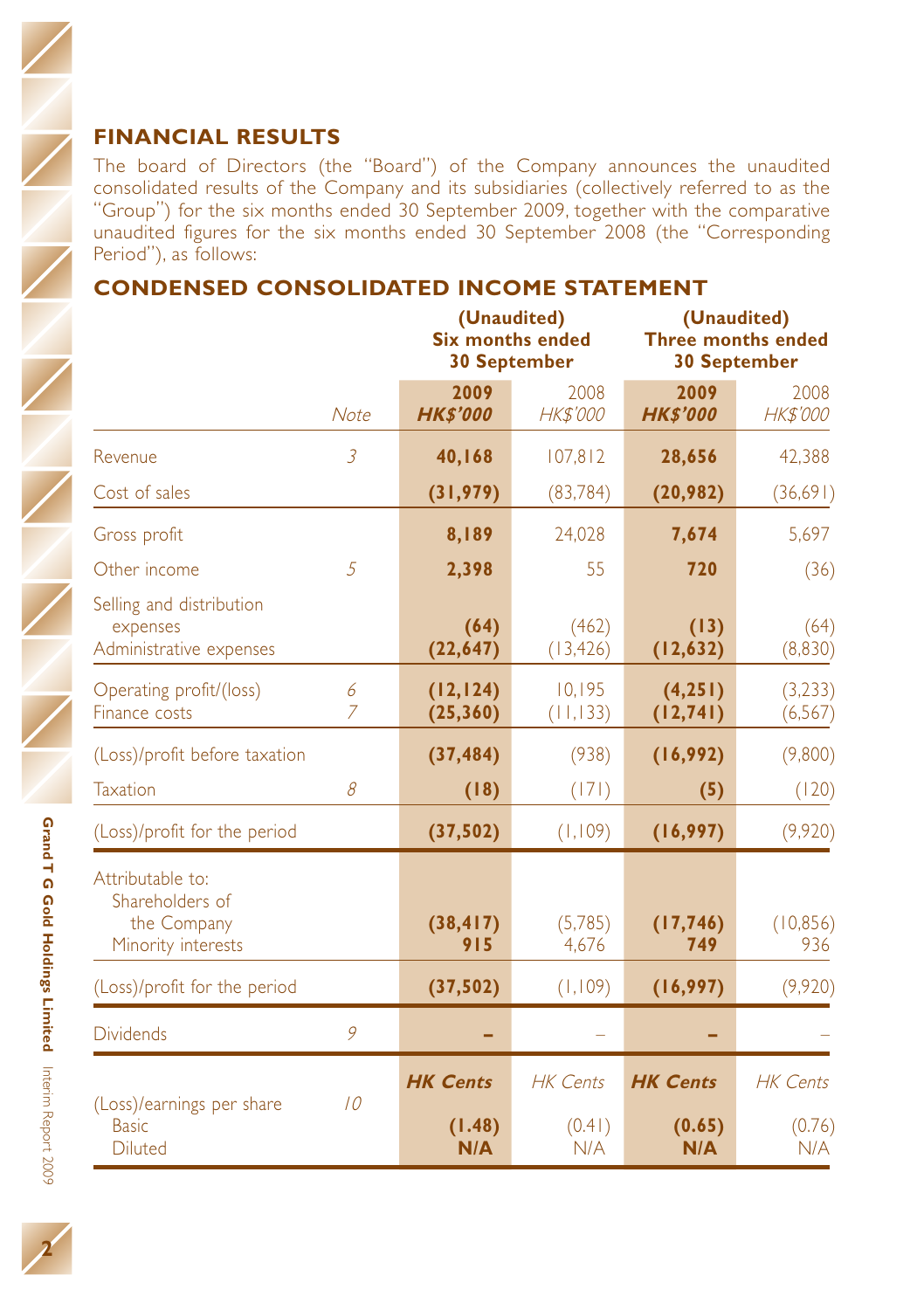## **CONDENSED CONSOLIDATED STATEMENT OF COMPREHENSIVE INCOME**

|                                                                                |             |                  | (Unaudited)<br><b>Six months ended</b><br><b>30 September</b> | (Unaudited)<br><b>Three months ended</b><br><b>30 September</b> |                 |  |
|--------------------------------------------------------------------------------|-------------|------------------|---------------------------------------------------------------|-----------------------------------------------------------------|-----------------|--|
|                                                                                |             | 2009             | 2008                                                          | 2009                                                            | 2008            |  |
|                                                                                | <b>Note</b> | <b>HK\$'000</b>  | HK\$'000                                                      | <b>HK\$'000</b>                                                 | <b>HK\$'000</b> |  |
| Loss for the period<br>Other comprehensive<br>income:                          |             | (37, 502)        | (1,109)                                                       | (16, 997)                                                       | (9,920)         |  |
| Exchange differences arising<br>from translation of<br>financial statements of |             |                  |                                                               |                                                                 |                 |  |
| overseas subsidiaries                                                          |             | 334              | 1,561                                                         |                                                                 | 954             |  |
| Total comprehensive<br>income for the period                                   |             | (37, 168)        | 452                                                           | (16, 997)                                                       | (8,966)         |  |
| Total comprehensive<br>income attributable to:                                 |             |                  |                                                               |                                                                 |                 |  |
| Equity holders of the<br>Company<br>Minority interests                         |             | (38, 083)<br>915 | (4,247)<br>4,699                                              | (17, 746)<br>749                                                | (9, 925)<br>959 |  |
|                                                                                |             | (37, 168)        | 452                                                           | (16, 997)                                                       | (8,966)         |  |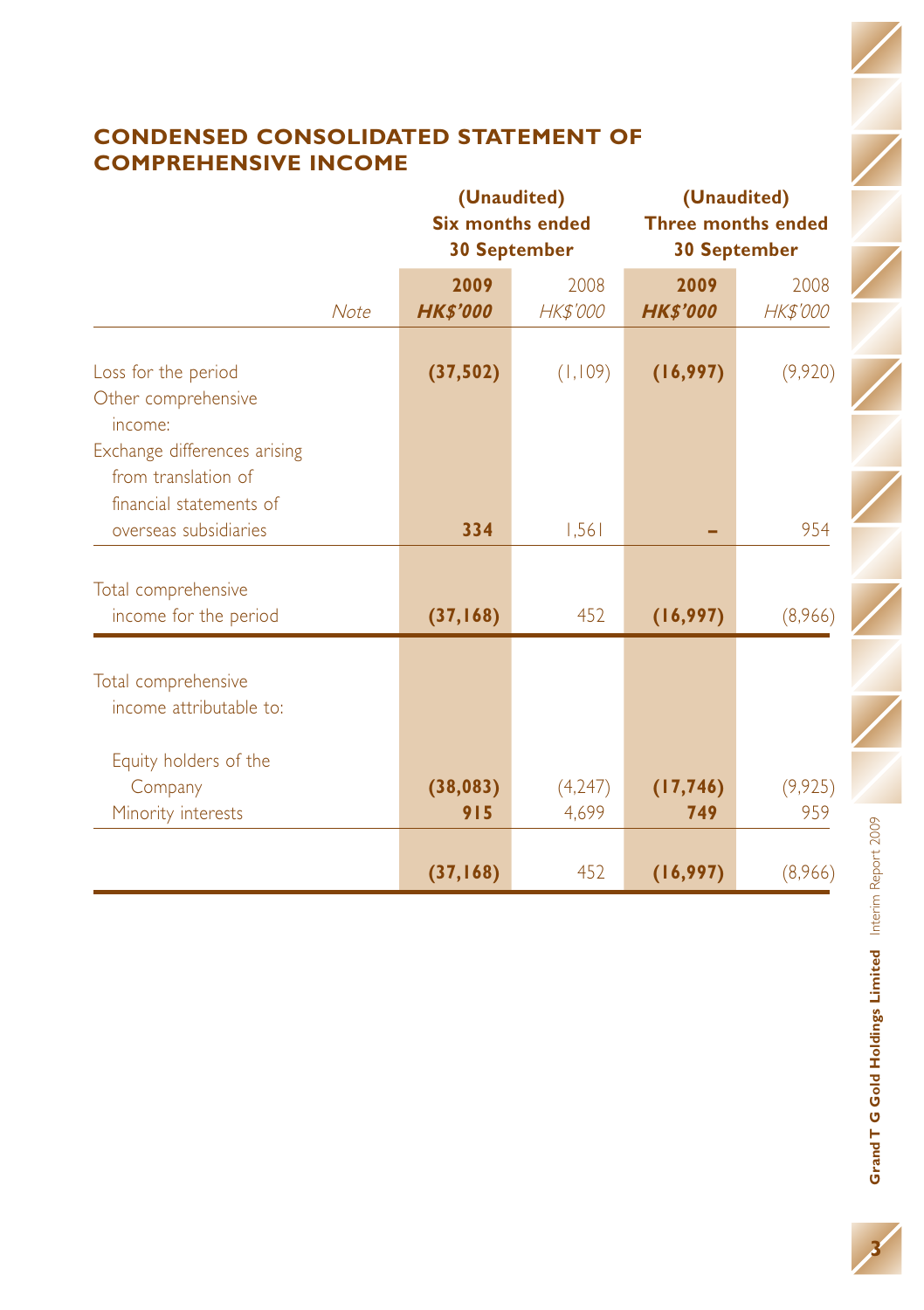## **CONDENSED CONSOLIDATED STATEMENT OF FINANCIAL POSITION**

|                                                                                                                                                                                                          | Note          | (Unaudited)<br>As at<br><b>30 September</b><br>2009<br><b>HK\$'000</b> | (Audited)<br>As at<br>31 March<br>2009<br>HK\$'000 |
|----------------------------------------------------------------------------------------------------------------------------------------------------------------------------------------------------------|---------------|------------------------------------------------------------------------|----------------------------------------------------|
| <b>Non-current assets</b><br>Property, plant and equipment<br>Prepaid land lease premium<br>Club membership<br>Trade receivable<br>Deposit for acquisition of subsidiaries                               |               | 25,771<br>1,603<br>135<br>3,638                                        | 28,117<br>1.583<br>135<br>7,606                    |
| Exploration and evaluation assets<br>Goodwill<br>Deferred tax assets                                                                                                                                     |               | 108,819<br>1,408,028<br>40                                             | 103,213<br>1,408,028<br>71                         |
|                                                                                                                                                                                                          |               | 1,548,034                                                              | 1,548,753                                          |
| <b>Current assets</b><br>Prepaid land lease premium<br>Prepayments for exploration and<br>evaluation assets and mining rights<br>Inventories<br>Trade and other receivables<br>Cash and cash equivalents | $\frac{1}{2}$ | 48,771<br>5,884<br>23,958<br>7,689                                     | 37<br>48,478<br>7.651<br>14,640<br>9,966           |
|                                                                                                                                                                                                          |               | 86,302                                                                 | 80,772                                             |
| <b>Current liabilities</b><br>Trade and other payables<br>Amount due to directors<br>Tax payable<br>Interest-bearing borrowings                                                                          | 12            | 19,411<br>31,041<br>6,400<br>10,305                                    | 26,431<br>33,843<br>6,212<br>28,111                |
|                                                                                                                                                                                                          |               | 67,157                                                                 | 94,597                                             |
| Net current assets/(liabilities)                                                                                                                                                                         |               | 19,145                                                                 | (13, 825)                                          |
| Total assets less current liabilities                                                                                                                                                                    |               | 1,567,179                                                              | 1,534,928                                          |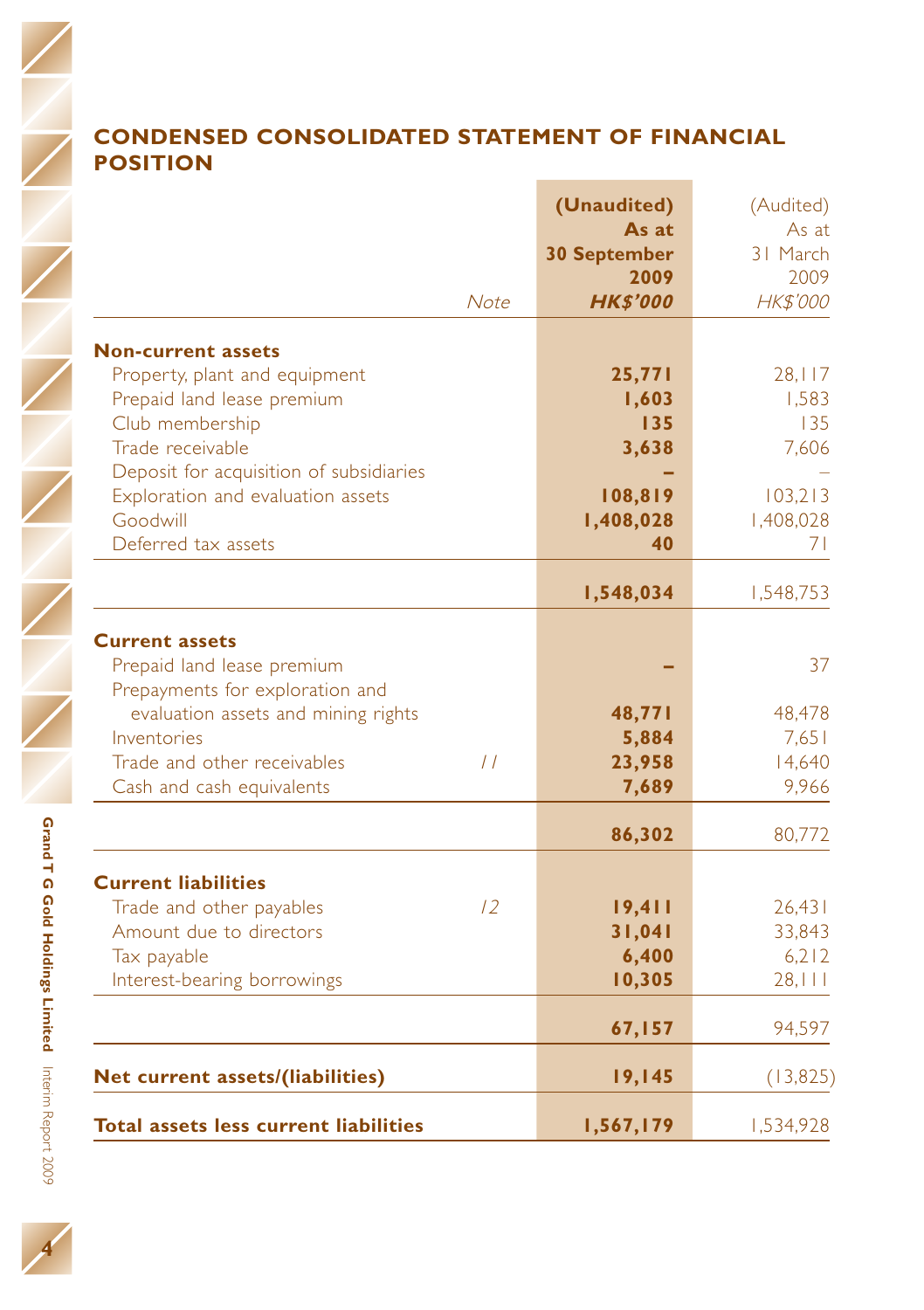|                                          | (Unaudited)         | (Audited) |
|------------------------------------------|---------------------|-----------|
|                                          | As at               | As at     |
|                                          | <b>30 September</b> | 31 March  |
|                                          | 2009                | 2009      |
| Note                                     | <b>HK\$'000</b>     | HK\$'000  |
| <b>Non-current liabilities</b>           |                     |           |
| Convertible bonds                        | 422,363             | 400,995   |
| Promissory notes                         | 138,240             | 138,240   |
| Amount due to a minority shareholder     |                     |           |
| of a subsidiary                          | 39,398              | 56,238    |
| Deferred tax liabilities                 | 891                 | 903       |
|                                          |                     |           |
|                                          | 600,892             | 596,376   |
|                                          |                     |           |
| <b>Net assets</b>                        | 966,287             | 938,552   |
| <b>Capital and reserves</b>              |                     |           |
| 13<br>Share capital                      | 10,910              | 8,270     |
| Reserves                                 | 952,112             | 927,933   |
|                                          |                     |           |
| Equity attributable to equity holders of |                     |           |
| the Company                              | 963,022             | 936,203   |
| Minority interests                       | 3,265               | 2,349     |
|                                          |                     |           |
| <b>Total equity</b>                      | 966,287             | 938,552   |

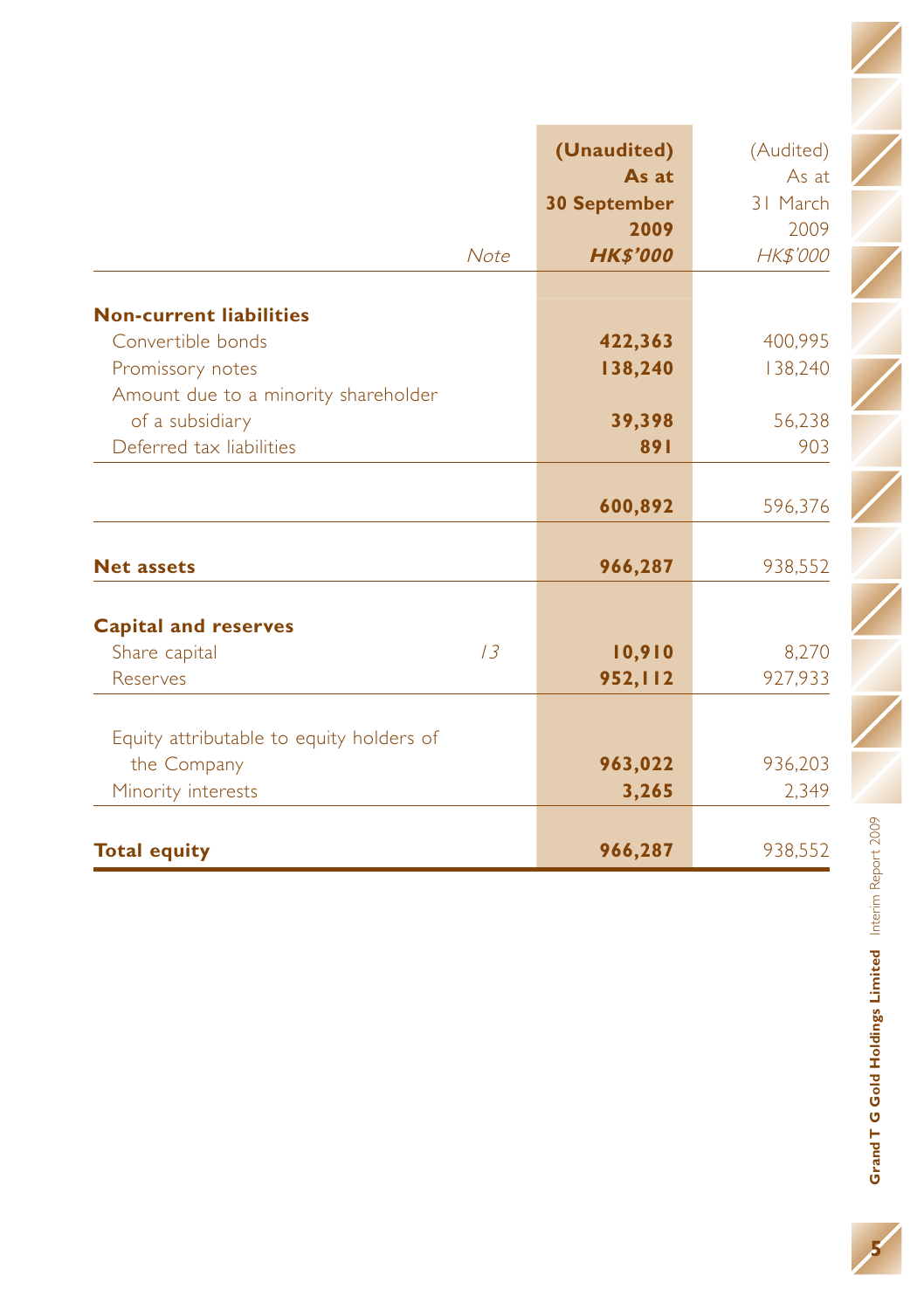**6**

## **CONDENSED CONSOLIDATED STATEMENT OF CASH FLOWS**

**(Unaudited) Six months ended 30 September**

|                                           | <b>Note</b> | 2009<br><b>HK\$'000</b> | 2008<br><b>HK\$'000</b> |
|-------------------------------------------|-------------|-------------------------|-------------------------|
|                                           |             |                         |                         |
| Net cash (used in)/generated              |             |                         |                         |
| from operating activities                 |             | (18,004)                | 13,441                  |
| Net cash used in investing activities     |             | (8,508)                 | (10, 814)               |
| Net cash (used in)/generated              |             |                         |                         |
| from financing activities                 |             | 24,183                  | (9,955)                 |
| Net decrease in cash and cash equivalents |             | (2,329)                 | (7, 328)                |
| Cash and cash equivalents                 |             |                         |                         |
| at beginning of the period                |             | 9,966                   | 19,961                  |
| Effect of foreign exchange rate changes   |             | 52                      | (58)                    |
| Cash and cash equivalents                 |             |                         |                         |
| at end of the period                      |             | 7,689                   | 12,575                  |
|                                           |             |                         |                         |
| Analysis of the balances of               |             |                         |                         |
| cash and cash equivalents                 |             |                         |                         |
| Bank balances and cash                    |             | 7,689                   | 12,575                  |
|                                           |             |                         |                         |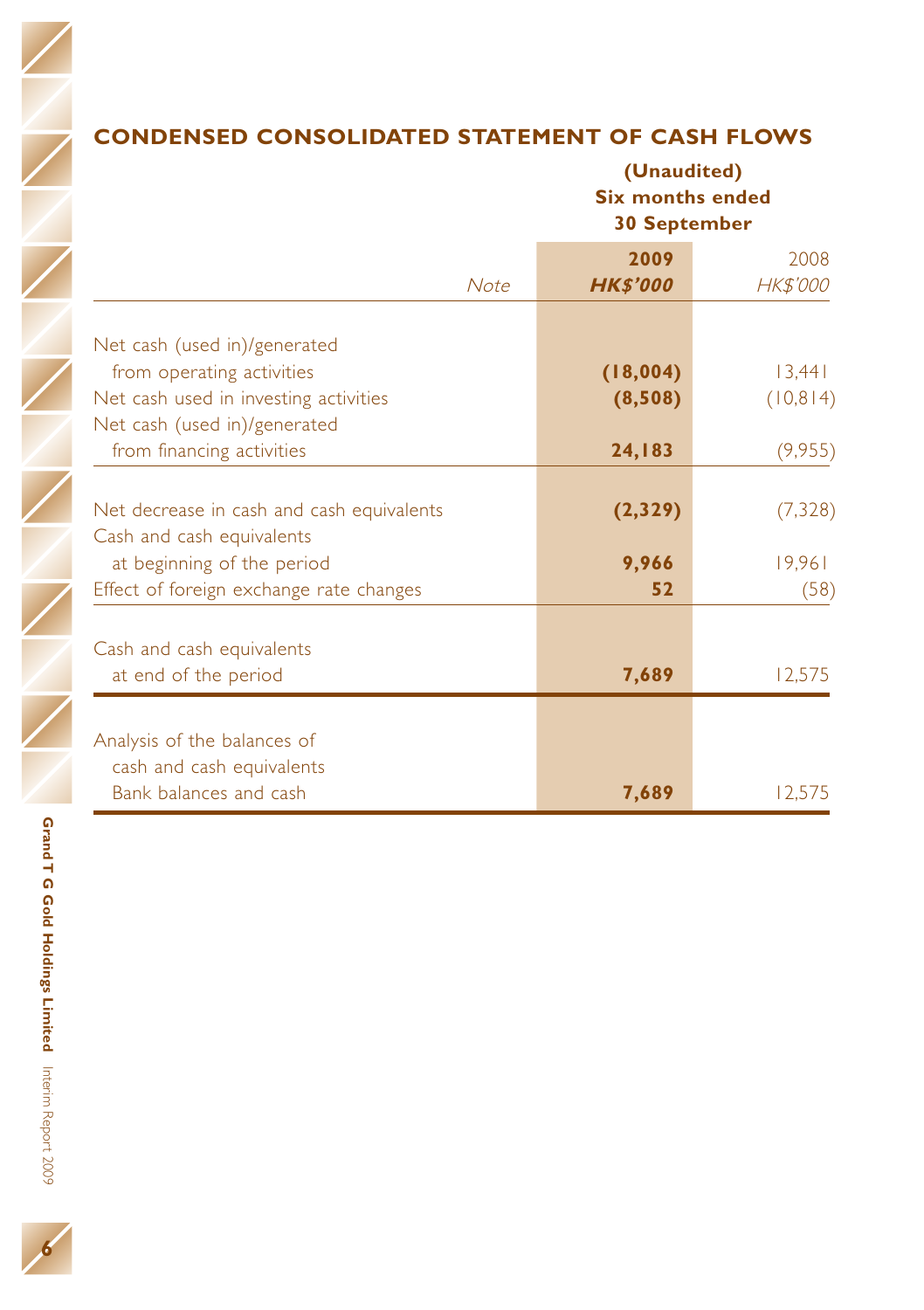## **CONDENSED CONSOLIDATED STATEMENT OF CHANGES IN EQUITY**

|                                                                                | <b>Issued</b><br>share<br>capital<br><b>HK\$'000</b> | <b>Share</b><br>premium<br><b>HK\$'000</b> | <b>Exchange</b><br>reserve<br><b>HK\$'000</b> | Capital<br>reserve<br><b>HK\$'000</b> | Other<br>reserve<br><b>HK\$'000</b> | Reva-<br>luation<br>reserve<br><b>HK\$'000</b> | <b>Statutory</b><br>surplus<br>reserve<br><b>HK\$'000</b> | <b>Statutory</b><br>welfare<br>fund<br><b>HK\$'000</b> | <b>Statutory</b><br>general<br>reserve<br><b>HK\$'000</b> | <b>Retained</b><br>profits<br>(Accumulated<br>losses)<br><b>HK\$'000</b> | <b>Total</b><br><b>HK\$'000</b> | Minority<br>interests<br><b>HK\$'000</b> | Total<br><b>HK\$'000</b> |
|--------------------------------------------------------------------------------|------------------------------------------------------|--------------------------------------------|-----------------------------------------------|---------------------------------------|-------------------------------------|------------------------------------------------|-----------------------------------------------------------|--------------------------------------------------------|-----------------------------------------------------------|--------------------------------------------------------------------------|---------------------------------|------------------------------------------|--------------------------|
| For the six months ended<br>30 September 2009<br>(Unaudited)                   |                                                      |                                            |                                               |                                       |                                     |                                                |                                                           |                                                        |                                                           |                                                                          |                                 |                                          |                          |
| At   April 2009                                                                | 8,270                                                | 796.104                                    | 2566                                          | 186.187                               |                                     | 7,797                                          | 325                                                       | 62                                                     | 485                                                       | (65, 693)                                                                | 936.203                         | 2349                                     | 938.552                  |
| Exchange differences arising<br>from translation of<br>financial statements of |                                                      |                                            |                                               |                                       |                                     |                                                |                                                           |                                                        |                                                           |                                                                          |                                 |                                          |                          |
| overseas subsidiaries                                                          |                                                      |                                            | 334                                           |                                       |                                     |                                                |                                                           |                                                        |                                                           |                                                                          | 334                             |                                          | 334                      |
| (Loss)/Profit for the period                                                   |                                                      |                                            |                                               |                                       |                                     |                                                |                                                           |                                                        |                                                           | (38, 417)                                                                | (38, 417)                       | 915                                      | (37,502)                 |
| Total comprehensive income<br>for the period                                   |                                                      |                                            | 334                                           |                                       |                                     |                                                |                                                           |                                                        |                                                           | (38, 417)                                                                | (38,083)                        | 915                                      | (37, 168)                |
| <b>Issue of shares</b>                                                         | 2,640                                                | 62,263                                     | ×                                             |                                       |                                     |                                                |                                                           |                                                        | ÷                                                         | ×                                                                        | 64,903                          | ×                                        | 64,903                   |
| At 30 September 2009                                                           | 10,910                                               | 858,367                                    | 2,900                                         | 186,187                               | ä,                                  | 7,797                                          | 325                                                       | 162                                                    | 485                                                       | (104, 110)                                                               | 963,023                         | 3,264                                    | 966,287                  |
| For the six months ended<br>30 September 2008<br>(Unaudited)                   |                                                      |                                            |                                               |                                       |                                     |                                                |                                                           |                                                        |                                                           |                                                                          |                                 |                                          |                          |
| At   April 2008                                                                | 3,871                                                | 98,045                                     | 2147                                          | 13,463                                |                                     | 10,480                                         | 325                                                       | 162                                                    | 485                                                       | 26,686                                                                   | 155,664                         |                                          | 155,664                  |
| Exchange differences arising<br>from translation of<br>financial statements of |                                                      |                                            |                                               |                                       |                                     |                                                |                                                           |                                                        |                                                           |                                                                          |                                 |                                          |                          |
| overseas subsidiaries                                                          |                                                      |                                            | 1,538                                         |                                       |                                     |                                                |                                                           |                                                        |                                                           |                                                                          | 1,538                           | $_{23}$                                  | 1.561                    |
| (Loss)/Profit for the period                                                   |                                                      |                                            |                                               |                                       |                                     |                                                |                                                           |                                                        | ÷                                                         | (5,785)                                                                  | (5,785)                         | 4,676                                    | (1, 109)                 |
| Total comprehensive income<br>for the period                                   |                                                      |                                            | 1,538                                         |                                       |                                     |                                                |                                                           |                                                        |                                                           | (5,785)                                                                  | 4,247                           | 4,699                                    | 452                      |
| Acquisition of interests in<br>subsidiaries                                    |                                                      |                                            |                                               |                                       |                                     |                                                |                                                           |                                                        |                                                           |                                                                          |                                 | 38,082                                   | 38,082                   |
| <b>Issue of Convertible Bonds</b>                                              |                                                      |                                            |                                               |                                       | 31,121                              |                                                |                                                           |                                                        |                                                           |                                                                          | 31,121                          |                                          | 31,121                   |
| Conversion of convertible<br>bonds                                             | 1,654                                                | 248.478                                    |                                               |                                       | (9,577)                             |                                                |                                                           |                                                        |                                                           |                                                                          | 240,555                         |                                          | 240.555                  |
| <b>Issue of shares</b>                                                         | 1,655                                                | 409,038                                    | š                                             | ś                                     | ÷                                   | ś                                              | š                                                         |                                                        | ÷                                                         | ×                                                                        | 410,693                         | š                                        | 410,693                  |
| At 30 September 2008                                                           | 7,180                                                | 755,561                                    | 3,685                                         | 13,463                                | 21,544                              | 10,480                                         | 325                                                       | 162                                                    | 485                                                       | 20,901                                                                   | 833,786                         | 42,781                                   | 876,567                  |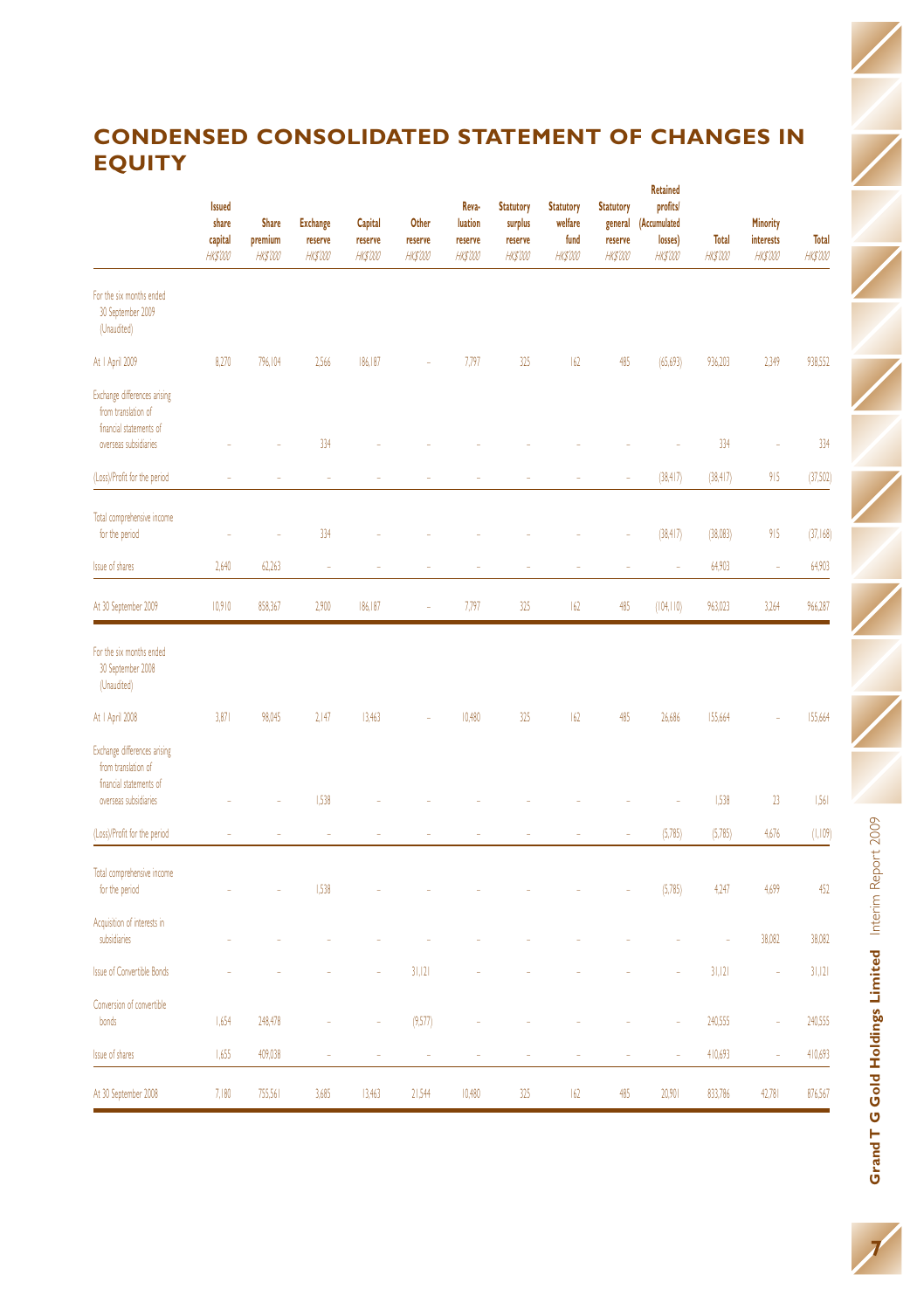## **NOTES TO UNAUDITED CONDENSED CONSOLIDATED FINANCIAL STATEMENTS**

For the six months ended 30 September 2009

#### **1. GENERAL INFORMATION**

The Group is principally engaged in gold exploration, mining and mineral processing in the People's Republic of China (the "PRC") (the "Gold Mining Division"). It also involves in the design, manufacture and distribution of desktop personal computer display cards (the "PC Component Division").

#### **2. BASIS OF PREPARATION**

The unaudited condensed consolidated financial statements for the six months ended 30 September 2009 have been prepared in accordance with Hong Kong Accounting Standard (HKAS) 34 "Interim Financial Reporting" issued by the Hong Kong Institute of Certified Public Accountants and the disclosure requirements of the GEM Listing Rules. The accounting policies adopted in preparing the unaudited condensed consolidated financial statements are consistent with those followed in the annual financial statements for the year ended 31 March 2009.

The preparation of the Group's unaudited condensed consolidated financial statements requires management to make judgements, estimates and assumptions that affect the application of policies, classification and reported amounts of assets and liabilities, income and expenses on a year to date basis. Actual results may differ from these estimates.

The Group has adopted all the new and amended HKFRSs, amendments and interpretations which are first effective for the current accounting period of and relevant to the Group. The adoption of new and amended HKFRSs had no material effect on how the unaudited consolidated results for the current or prior accounting periods have been prepared and presented.

The unaudited condensed consolidated financial statements and notes thereto do not include all of the information required for full set of financial statements prepared in accordance with HKFRSs, and should be read in conjunction with the Group's annual financial statements for the year ended 31 March 2009.

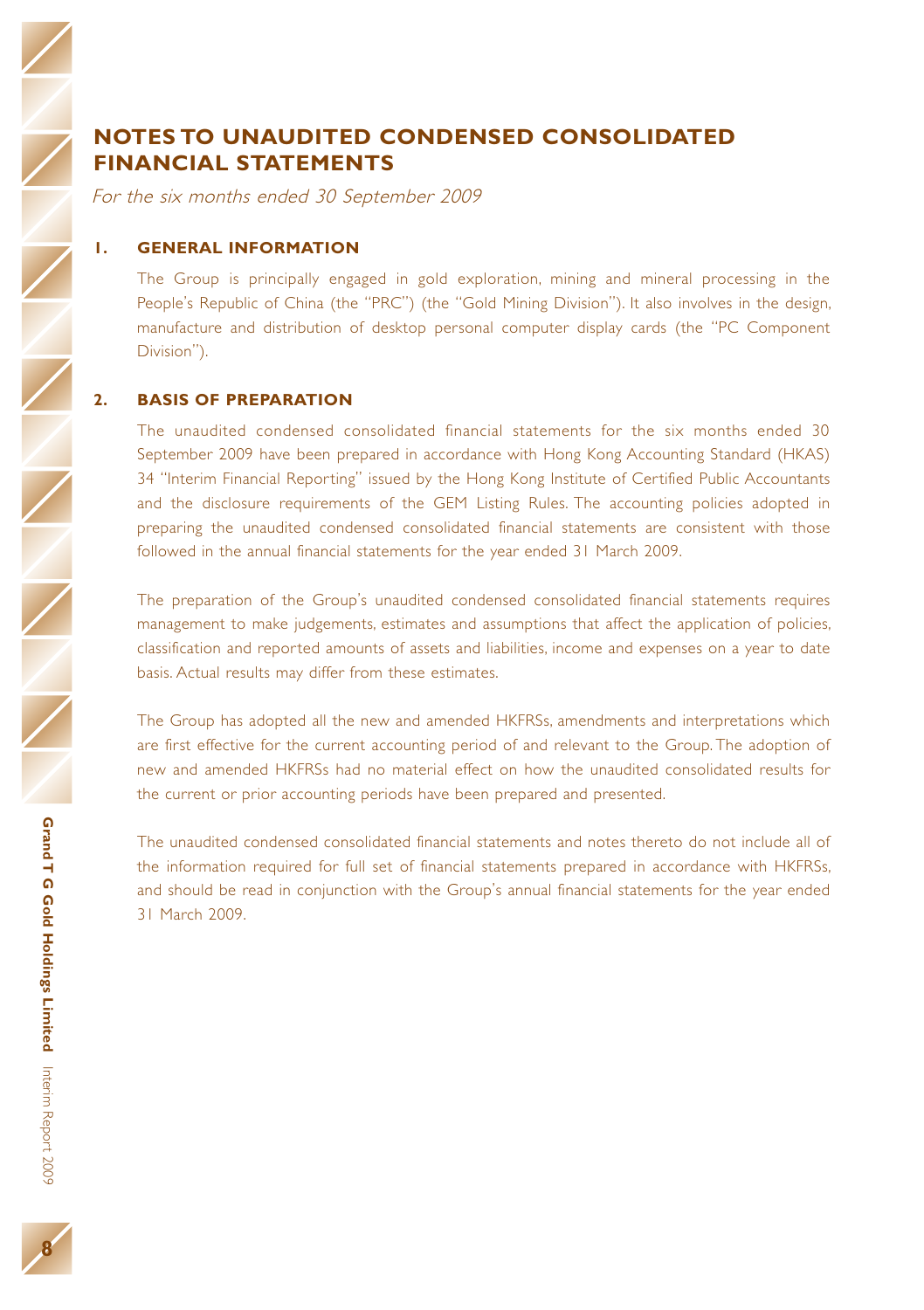### **3. REVENUE**

Revenues recognized in the periods are as follows:

|                             |                 | (Unaudited)<br><b>Six months ended</b><br><b>30 September</b> | (Unaudited)<br><b>Three months ended</b><br><b>30 September</b> |          |  |
|-----------------------------|-----------------|---------------------------------------------------------------|-----------------------------------------------------------------|----------|--|
|                             | 2009            | 2008                                                          | 2009                                                            | 2008     |  |
|                             | <b>HK\$'000</b> | <b>HK\$'000</b>                                               | <b>HK\$'000</b>                                                 | HK\$'000 |  |
| <b>Gold Mining Division</b> | 17,375          | 36.520                                                        | 12,771                                                          | 11,066   |  |
| PC Component Division       | 22,793          | 71.292                                                        | 15,885                                                          | 31,322   |  |
|                             |                 |                                                               |                                                                 |          |  |
| Total revenue               | 40,168          | 107.812                                                       | 28,656                                                          | 42,388   |  |

**Grand T G**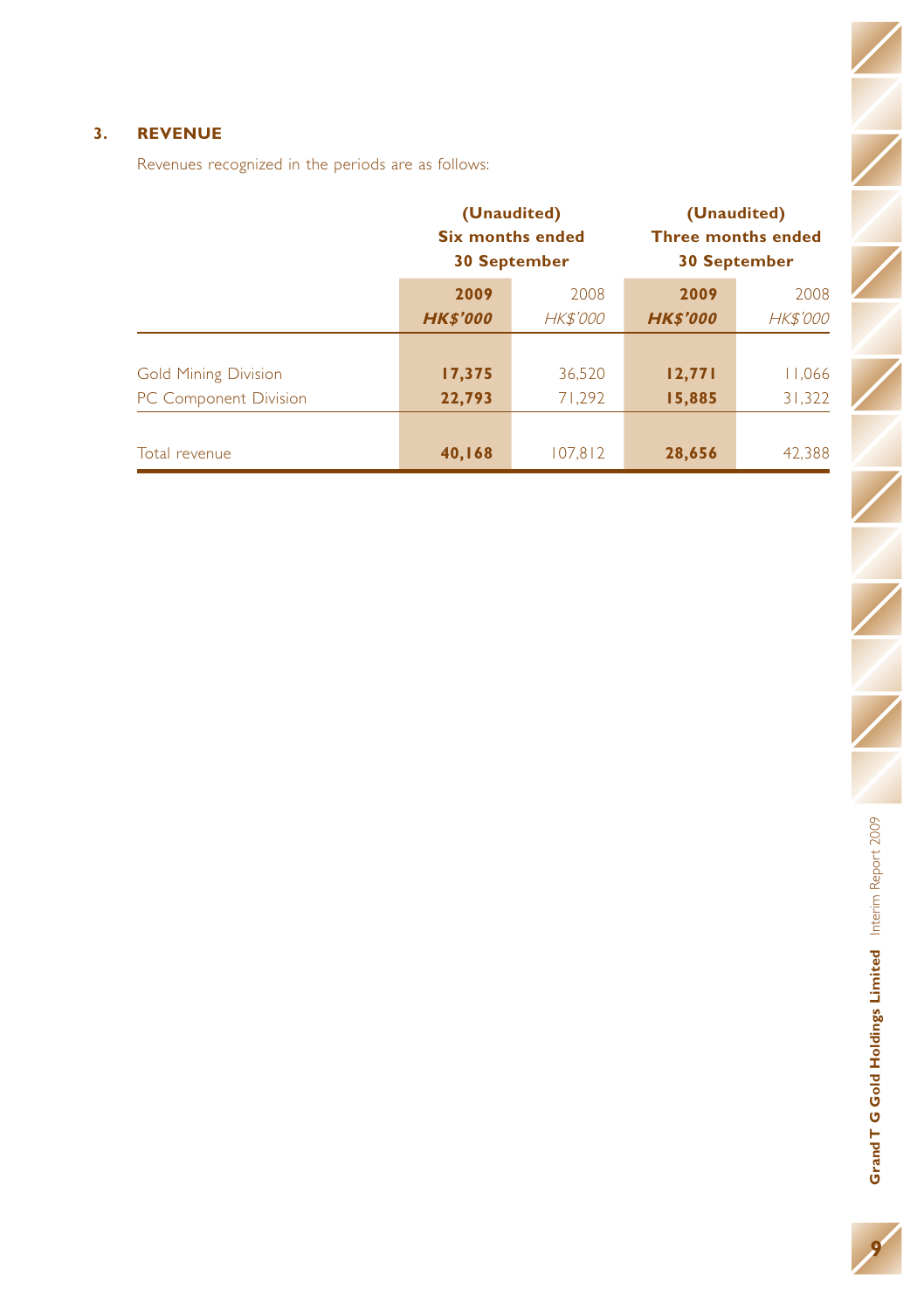#### **4. SEGMENTAL INFORMATION**

Business segment information is chosen as the primary reporting format because this is more relevant to the Group in making operating and financial decisions. Segment information by business segment is presented as follows:

#### **Primary reporting format – business segments**

|                                          |                   |                    |                     |                 | (Unaudited)                   |                 |                     |                     |
|------------------------------------------|-------------------|--------------------|---------------------|-----------------|-------------------------------|-----------------|---------------------|---------------------|
|                                          |                   |                    |                     |                 | Six months ended 30 September |                 |                     |                     |
|                                          |                   | <b>Gold Mining</b> | <b>PC Component</b> |                 | Corporate                     |                 | <b>Consolidated</b> |                     |
|                                          | 2009              | 2008               | 2009                | 2008            | 2009                          | 2008            | 2009                | 2008                |
|                                          | <b>HK\$'000</b>   | <b>HK\$'000</b>    | <b>HKS'000</b>      | <b>HK\$'000</b> | <b>HKS'000</b>                | <b>HK\$'000</b> | <b>HKS'000</b>      | <b>HK\$'000</b>     |
| Segment revenue:                         |                   |                    |                     |                 |                               |                 |                     |                     |
| Turnover for external                    |                   |                    |                     |                 |                               |                 |                     |                     |
| customers                                | 17,375            | 36,520             | 22,793              | 71,292          |                               |                 | 40,168              | 107,812             |
| Gross profit                             | 10,779            | 23,567             | 1,946               | 3,702           |                               |                 | 12,725              | 27,269              |
| Other income<br>Operating expenses       | 2,349<br>(5, 017) | (4, 398)           | 49<br>(4, 179)      | 54<br>(3,973)   | (13, 306)                     | ÷<br>(3, 366)   | 2,398<br>(22, 502)  | 55<br>(11, 737)     |
|                                          | 8,111             | 19,170             | (2, 184)            | (217)           | (13, 306)                     | (3,366)         | (7, 379)            | 15,587              |
| Depreciation and<br>amortisation         | (2,705)           | (3,359)            | (1,988)             | (2,033)         | (52)                          |                 | (4, 745)            | (5, 392)            |
|                                          |                   |                    |                     |                 |                               |                 |                     |                     |
| Segment results                          | 5,406             | 15,811             | (4, 172)            | (2,250)         | (13, 358)                     | (3, 366)        | (12, 124)           | 10,195              |
| Finance costs                            |                   |                    |                     |                 |                               |                 | (25, 360)           | (11, 133)           |
| Loss before taxation<br><b>Taxation</b>  |                   |                    |                     |                 |                               |                 | (37, 484)<br>(18)   | (938)<br>(171)      |
| Loss after taxation<br>Minority interest |                   |                    |                     |                 |                               |                 | (37, 502)<br>(915)  | (1, 109)<br>(4,676) |
| Net loss for the period                  |                   |                    |                     |                 |                               |                 | (38, 417)           | (5,785)             |

There were no material changes to assets and liabilities from the amounts disclosed in the last annual financial statements.

**Holdings**

**Limited**

Interim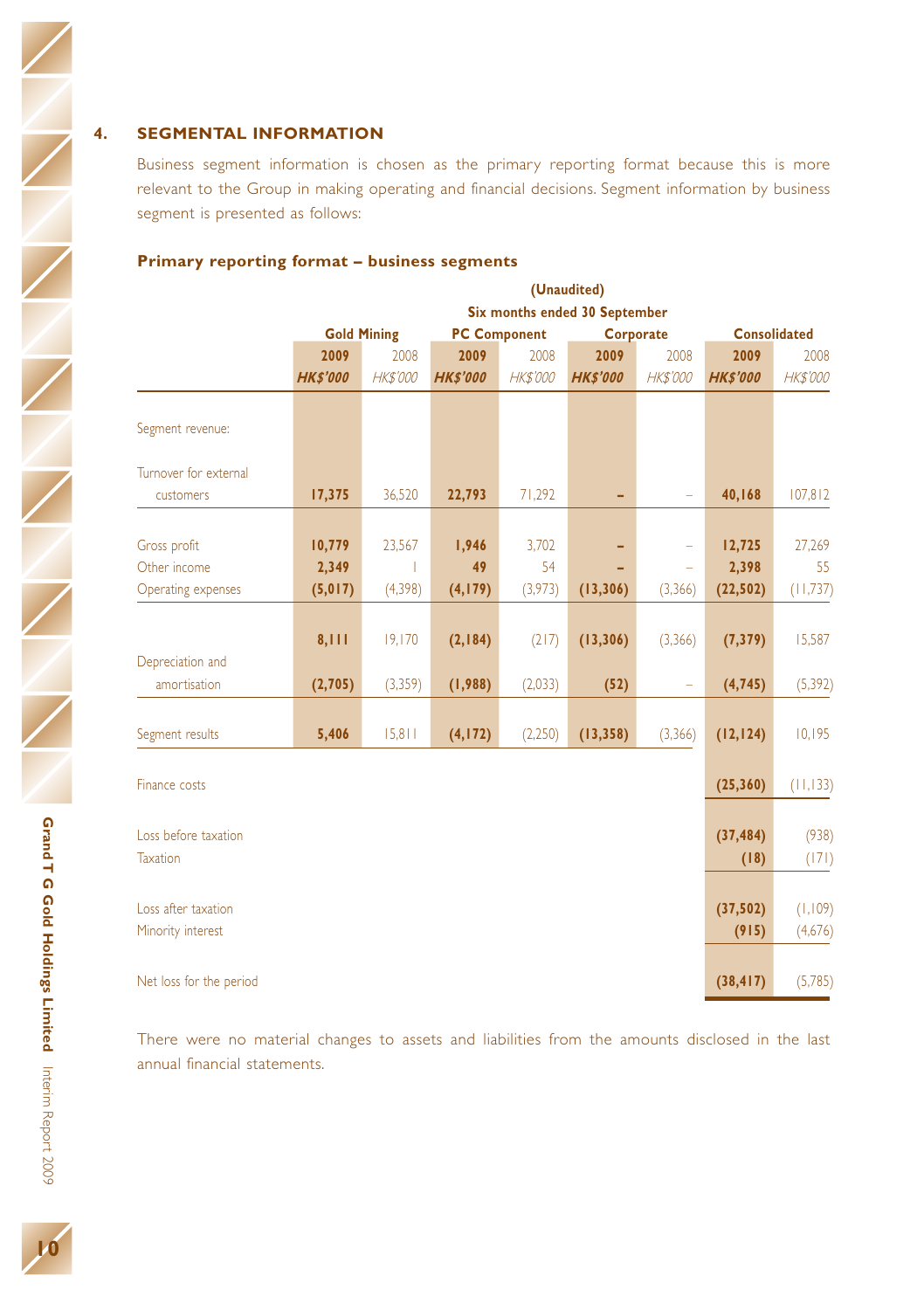|                                |                 | (Unaudited)<br><b>Six months ended</b><br><b>30 September</b> | (Unaudited)<br><b>Three months ended</b><br><b>30 September</b> |                 |  |
|--------------------------------|-----------------|---------------------------------------------------------------|-----------------------------------------------------------------|-----------------|--|
|                                | 2009            | 2008                                                          | 2009                                                            | 2008            |  |
|                                | <b>HK\$'000</b> | <b>HK\$'000</b>                                               | <b>HK\$'000</b>                                                 | <b>HK\$'000</b> |  |
|                                |                 |                                                               |                                                                 |                 |  |
| Segment revenue by location of |                 |                                                               |                                                                 |                 |  |
| customers                      |                 |                                                               |                                                                 |                 |  |
| PRC, excluding Hong Kong and   |                 |                                                               |                                                                 |                 |  |
| Taiwan                         | 29,013          | 58,652                                                        | 21,596                                                          | 20,564          |  |
| Taiwan                         | 5,262           | 33,571                                                        | 4,293                                                           | 14,928          |  |
| Hong Kong                      | 1,790           | 1,574                                                         | 1,245                                                           | 778             |  |
| Singapore                      | 1,584           | 2,820                                                         | 893                                                             | 1,506           |  |
| Australia                      | 74              | 683                                                           |                                                                 | 105             |  |
| Other Asia – Pacific regions   | 2,433           | 9,466                                                         | 622                                                             | 4,084           |  |
| Europe                         | 12              | 145                                                           | 7                                                               | 82              |  |
| Other regions                  |                 | 901                                                           |                                                                 | 341             |  |
|                                |                 |                                                               |                                                                 |                 |  |
|                                | 40,168          | 107,812                                                       | 28,656                                                          | 42,388          |  |

### **Secondary reporting format – geographical segments**

#### **5. OTHER INCOME**

|                                  |                 | (Unaudited)<br><b>Six months ended</b><br><b>30 September</b> | (Unaudited)<br><b>Three months ended</b><br><b>30 September</b> |                 |  |
|----------------------------------|-----------------|---------------------------------------------------------------|-----------------------------------------------------------------|-----------------|--|
|                                  | 2009            | 2008                                                          | 2009                                                            | 2008            |  |
|                                  | <b>HK\$'000</b> | <b>HK\$'000</b>                                               | <b>HK\$'000</b>                                                 | <b>HK\$'000</b> |  |
|                                  |                 |                                                               |                                                                 |                 |  |
| Interest income                  |                 | 56                                                            |                                                                 | 55              |  |
| Gain on disposal of fixed assets |                 | $\overline{0}$                                                |                                                                 |                 |  |
| Sundry income                    | 2,398           | (11)                                                          | 720                                                             | (91)            |  |
|                                  |                 |                                                               |                                                                 |                 |  |
|                                  | 2,398           | 55                                                            | 720                                                             | (36)            |  |

**11**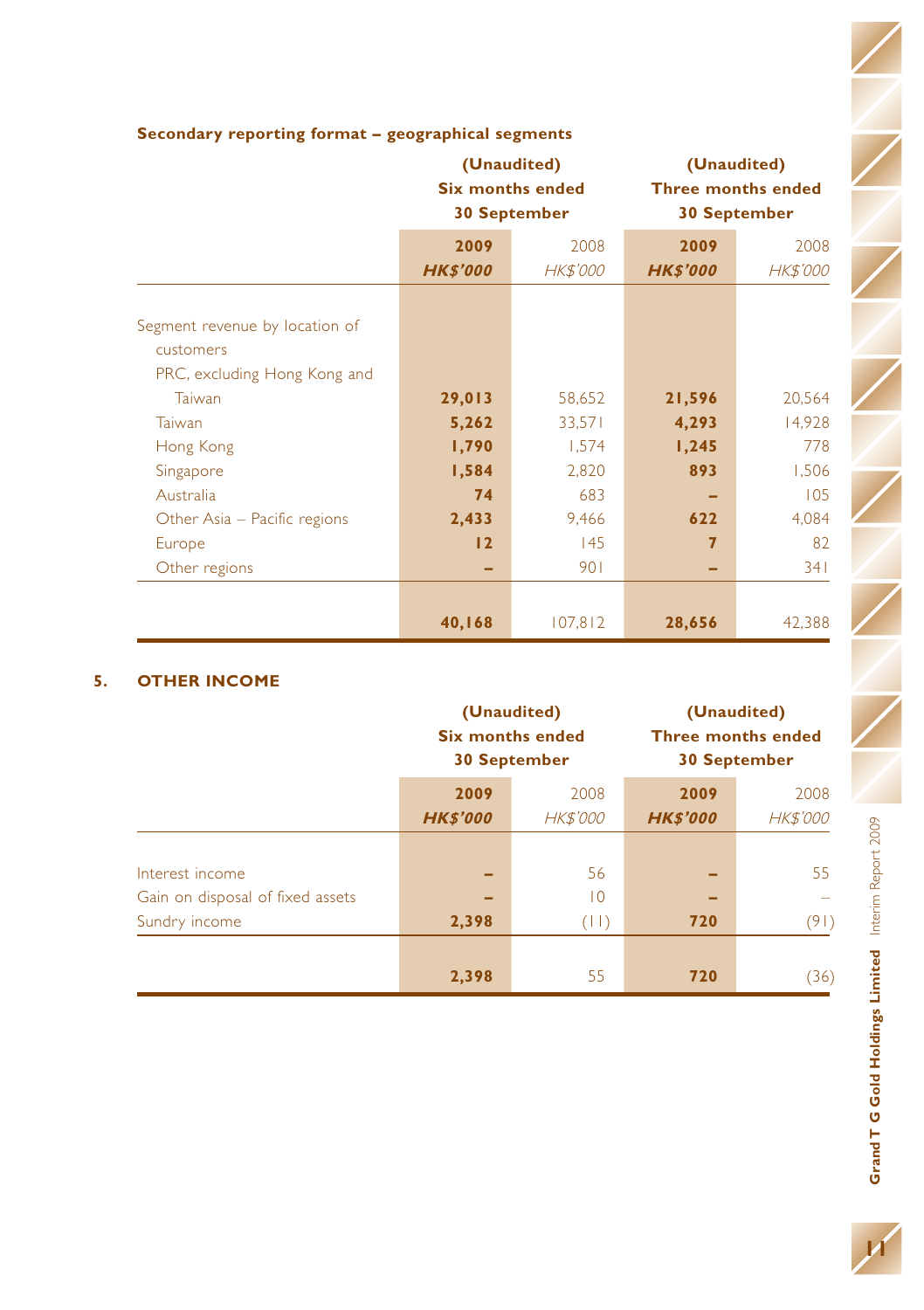### **6. OPERATING PROFIT/(LOSS)**

Operating profit/(loss) is stated after charging the following:

|                                    |                         | (Unaudited)<br><b>Six months ended</b><br><b>30 September</b> | (Unaudited)<br><b>Three months ended</b><br><b>30 September</b> |                         |  |
|------------------------------------|-------------------------|---------------------------------------------------------------|-----------------------------------------------------------------|-------------------------|--|
|                                    | 2009<br><b>HK\$'000</b> | 2008<br><b>HK\$'000</b>                                       | 2009<br><b>HK\$'000</b>                                         | 2008<br><b>HK\$'000</b> |  |
| Cost of inventories sold           | 27,442                  | 80,543                                                        | 18,699                                                          | 34,827                  |  |
| Amortisation of intangible assets  | 2,561                   | 3,241                                                         | 1,295                                                           | 1,864                   |  |
| Amortisation of land lease premium | 18                      | 8                                                             | 9                                                               | 9                       |  |
| Depreciation                       | 2,166                   | 2,133                                                         | 1,086                                                           | 1,037                   |  |
| Operating lease rentals in respect |                         |                                                               |                                                                 |                         |  |
| of land and buildings              | 1,351                   | 686                                                           | 673                                                             | 362                     |  |
| Impairment loss recognized         |                         |                                                               |                                                                 |                         |  |
| in respect of trade and            |                         |                                                               |                                                                 |                         |  |
| other receivables                  |                         |                                                               |                                                                 |                         |  |
| Research and development cost      |                         | 427                                                           |                                                                 | 162                     |  |
| Staff costs including directors'   |                         |                                                               |                                                                 |                         |  |
| emoluments                         | 11,134                  | 10,453                                                        | 5,840                                                           | 6,536                   |  |

### **7. FINANCE COSTS**

|                                                                 |                 | (Unaudited)<br><b>Six months ended</b><br><b>30 September</b> | (Unaudited)<br><b>Three months ended</b><br><b>30 September</b> |                 |  |
|-----------------------------------------------------------------|-----------------|---------------------------------------------------------------|-----------------------------------------------------------------|-----------------|--|
|                                                                 | 2009            | 2008                                                          | 2009                                                            | 2008            |  |
|                                                                 | <b>HK\$'000</b> | <b>HK\$'000</b>                                               | <b>HK\$'000</b>                                                 | <b>HK\$'000</b> |  |
| Amortisation of convertible bonds<br>Interest on bank loans and | 21,368          | 9.112                                                         | 10,881                                                          | 5,348           |  |
| overdrafts                                                      | 2,427           | 717                                                           | 1,077                                                           | 437             |  |
| Interest on promissory note                                     | 1,565           | 1,304                                                         | 783                                                             | 782             |  |
|                                                                 | 25,360          | 11,133                                                        | 12,741                                                          | 6,567           |  |

**Holdings**

**Limited**

Interim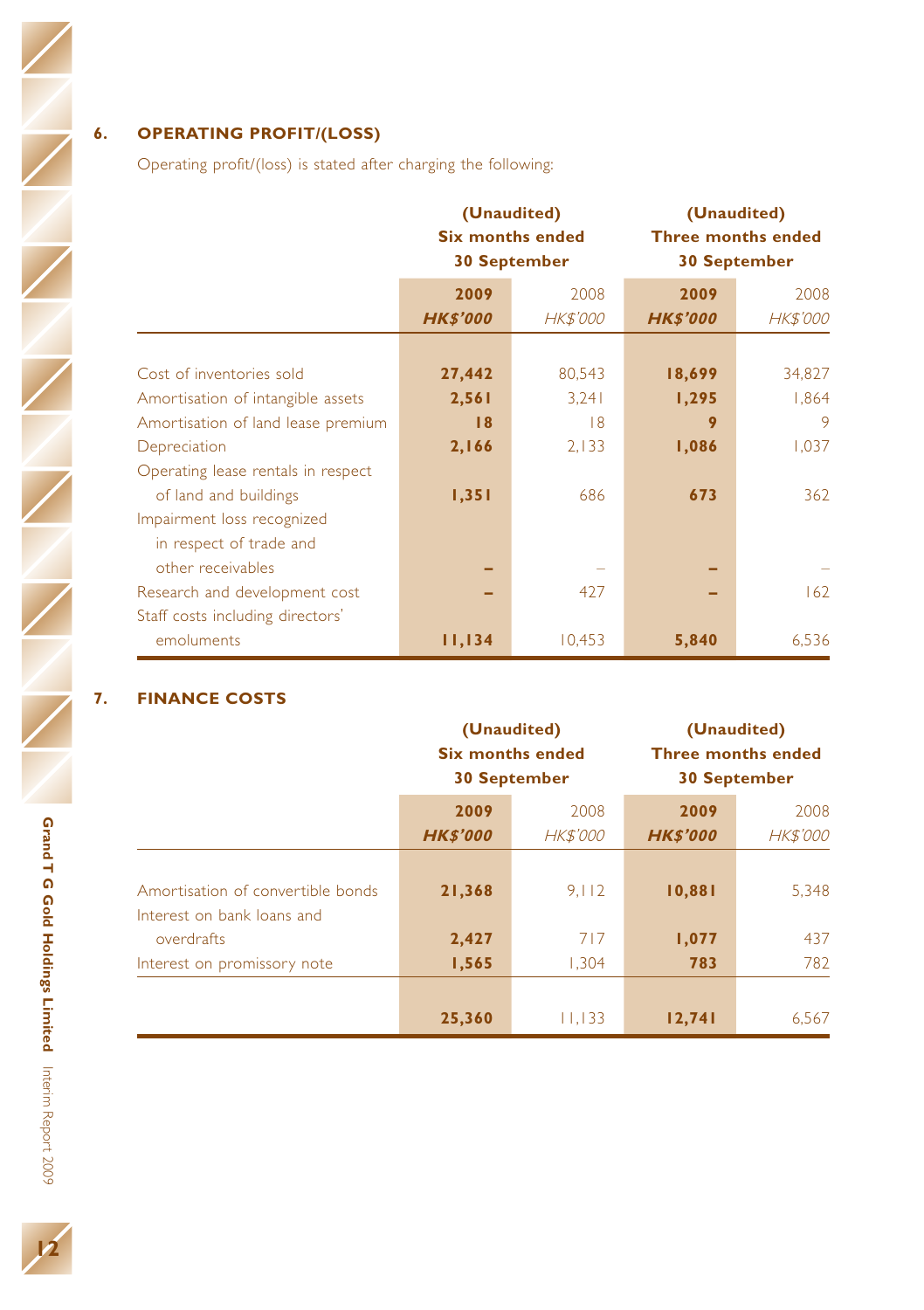#### **8. TAXATION**

|                               | (Unaudited)<br><b>Six months ended</b><br><b>30 September</b> |                 | (Unaudited)<br><b>Three months ended</b><br><b>30 September</b> |                 |
|-------------------------------|---------------------------------------------------------------|-----------------|-----------------------------------------------------------------|-----------------|
|                               | 2009                                                          | 2008            | 2009                                                            | 2008            |
|                               | <b>HK\$'000</b>                                               | <b>HK\$'000</b> | <b>HK\$'000</b>                                                 | <b>HK\$'000</b> |
|                               |                                                               |                 |                                                                 |                 |
| Hong Kong profits tax         | -                                                             |                 | -                                                               |                 |
| Overseas taxation             | -                                                             | 140             | -                                                               | 108             |
|                               |                                                               |                 |                                                                 |                 |
|                               |                                                               | 140             |                                                                 | 108             |
| Deferred tax charged/(credit) | 18                                                            | 31              | 5                                                               | 12              |
|                               |                                                               |                 |                                                                 |                 |
|                               | 18                                                            | 171             | 5                                                               | 120             |

No provision for Hong Kong profits tax has been made in the financial statements as the Group had no assessable profit for the period (six months ended 30 September 2008: Nil).

Overseas taxation represents tax charges on the estimated assessable profits of subsidiaries operating overseas including the PRC, calculated at rates applicable in the respective jurisdictions for the period.

SPI Distribution Macao Commercial Offshore Limited ("Espco Macau") has been registered as an "Offshore Commercial Services Institution" with the Macao Trade and Investment Promotion Institute. In accordance with the Macao Special Administrative Region's Offshore Law, Espco Macau is exempted from Macau income tax derived from its offshore business.

#### **9. DIVIDENDS**

The Board does not recommend the payment of any dividend for the six months ended 30 September 2009 (six months ended 30 September 2008: Nil).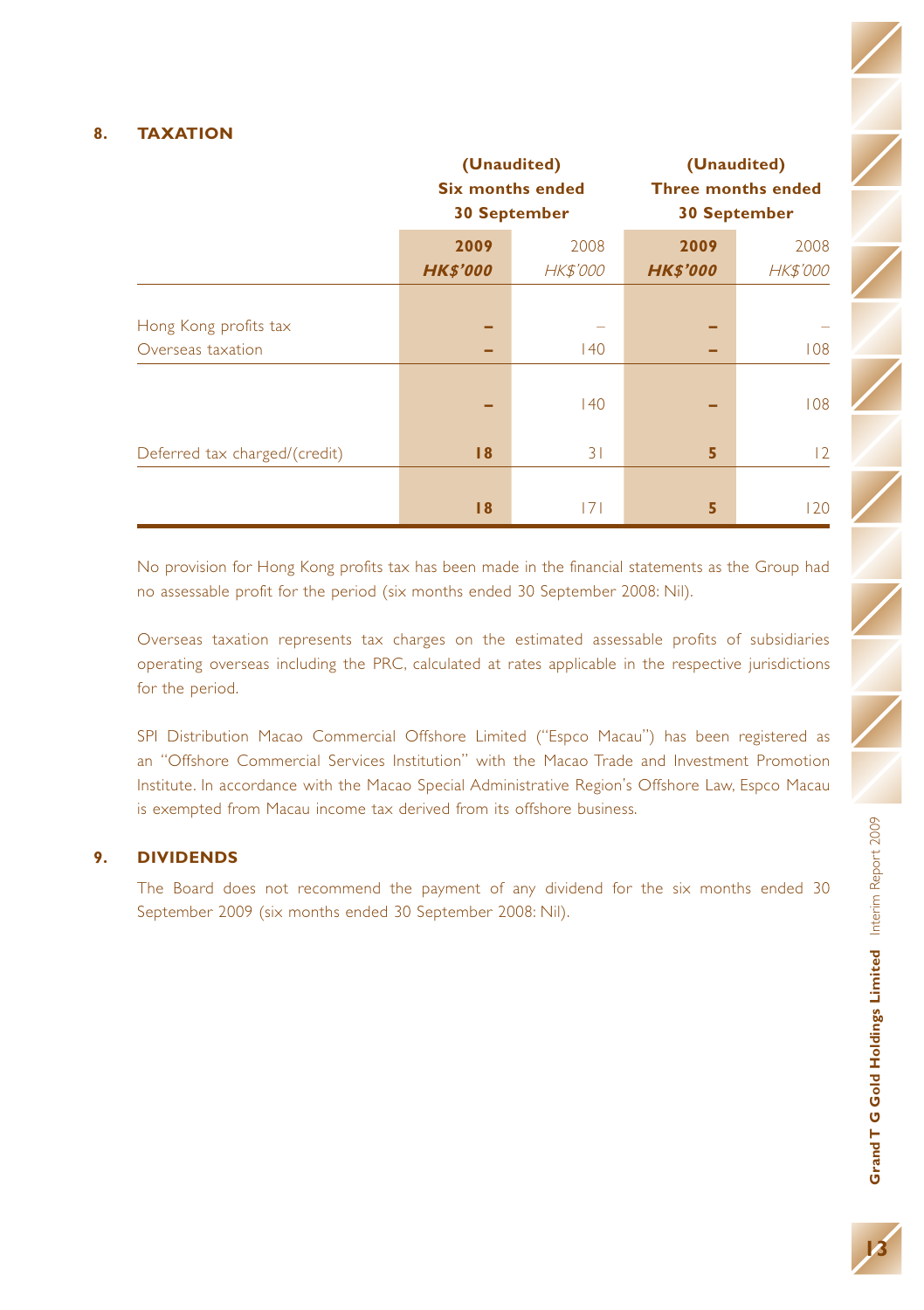#### **10. (LOSS)/EARNINGS PER SHARE**

|                                                                  | (Unaudited)<br><b>Six months ended</b><br><b>30 September</b> |                         |
|------------------------------------------------------------------|---------------------------------------------------------------|-------------------------|
|                                                                  | 2009<br><b>HK\$'000</b>                                       | 2008<br><b>HK\$'000</b> |
| (Loss)/profit attributable to equity holders of<br>the Company   | (38, 417)                                                     | (5,785)                 |
| Amortisation of convertible bonds                                | 21,368                                                        | 9,112                   |
| (Loss)/earnings for the purpose of<br>diluted earnings per share | (17, 049)                                                     | 3,327                   |
|                                                                  |                                                               | <b>Number of shares</b> |
| Weighted average number of ordinary shares in issue              | 2,597,560,434                                                 | 1,395,356,828           |

| Effective of diluted weighted average of<br>ordinary shares on conversion of convertible bonds     | 895,608,000   | 49,685,567    |
|----------------------------------------------------------------------------------------------------|---------------|---------------|
| Weighted average number of ordinary shares for<br>calculation of diluted (loss)/earnings per share | 3,493,168,434 | 1.445.042.395 |
|                                                                                                    |               | (note)        |

Note: The above weighted average number of ordinary shares for calculation of the basic and diluted earnings per share for the six months ended 30 September 2008 have been adjusted to take into account the consolidation of four existing shares into one consolidated share of the Company as approved by the shareholders of the Company at an extraordinary general meeting on 4 May 2009.

No diluted (loss)/earnings per share have been presented for the six months ended 30 September 2009 and 2008 as the effect of the assumed conversion of all dilutive potential ordinary shares outstanding during the periods were anti-dilutive.

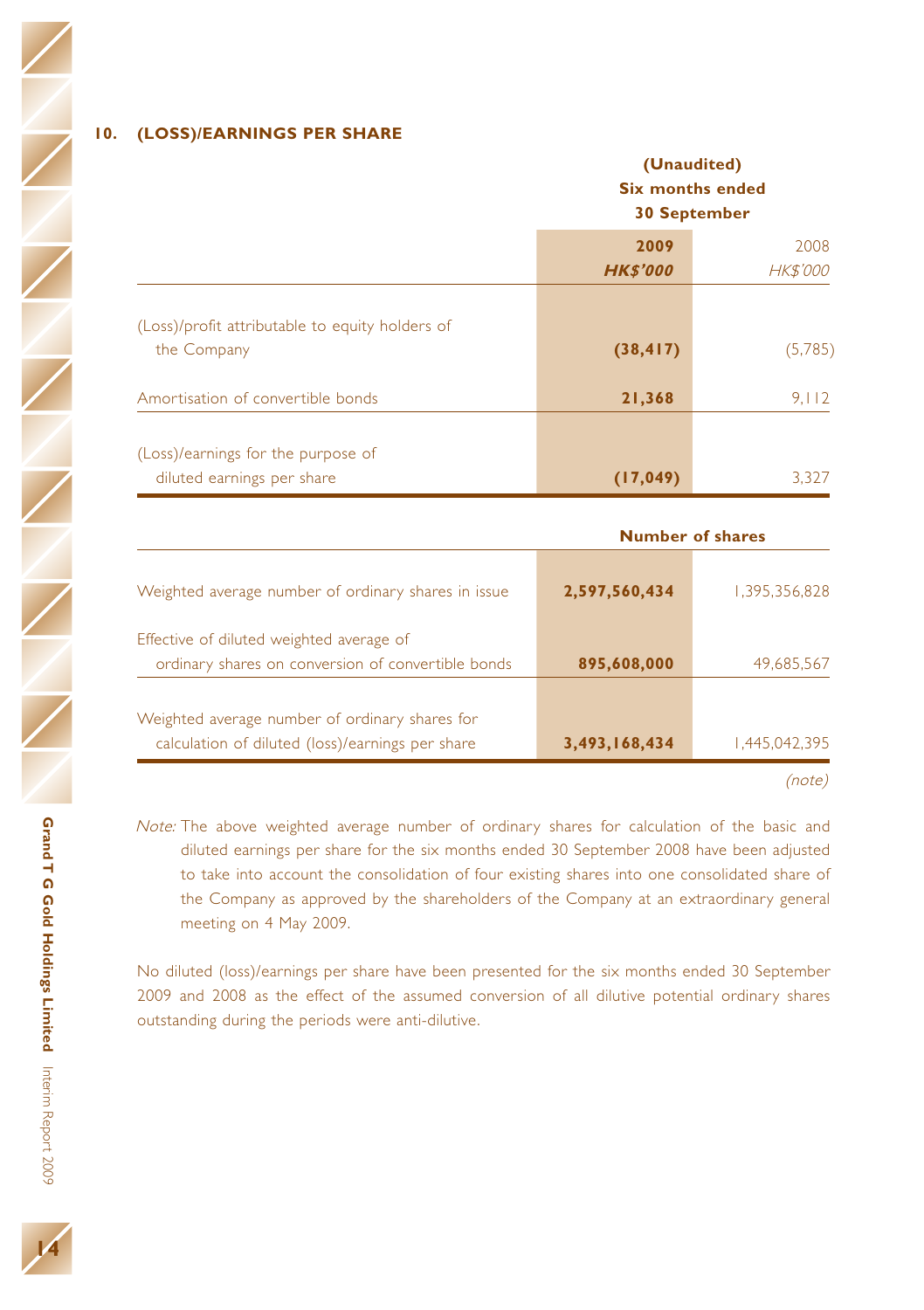### **11. TRADE AND OTHER RECEIVABLES**

|                                             | (Unaudited)         | (Audited)       |
|---------------------------------------------|---------------------|-----------------|
|                                             | As at               | As at           |
|                                             | <b>30 September</b> | 31 March        |
|                                             | 2009                | 2009            |
|                                             | <b>HK\$'000</b>     | <b>HK\$'000</b> |
|                                             |                     |                 |
| Trade receivables                           | 18,724              | 20,264          |
| Other receivables, deposits and prepayments | 8,872               | 1,982           |
|                                             |                     |                 |
|                                             | 27,596              | 22,246          |

The aged analysis of the Group's trade receivable is as follows:

|                     | (Audited)            |
|---------------------|----------------------|
|                     | As at                |
| <b>30 September</b> | 31 March             |
| 2009                | 2009                 |
| <b>HK\$'000</b>     | <b>HK\$'000</b>      |
|                     |                      |
| 5,113               | 18,049               |
| 2,595               | 1,185                |
| 4,043               | 1,501                |
| 22,995              | 15,551               |
|                     |                      |
| 34,746              | 36,286               |
| (16, 022)           | (16,022)             |
|                     |                      |
| 18,724              | 20,264               |
|                     | (Unaudited)<br>As at |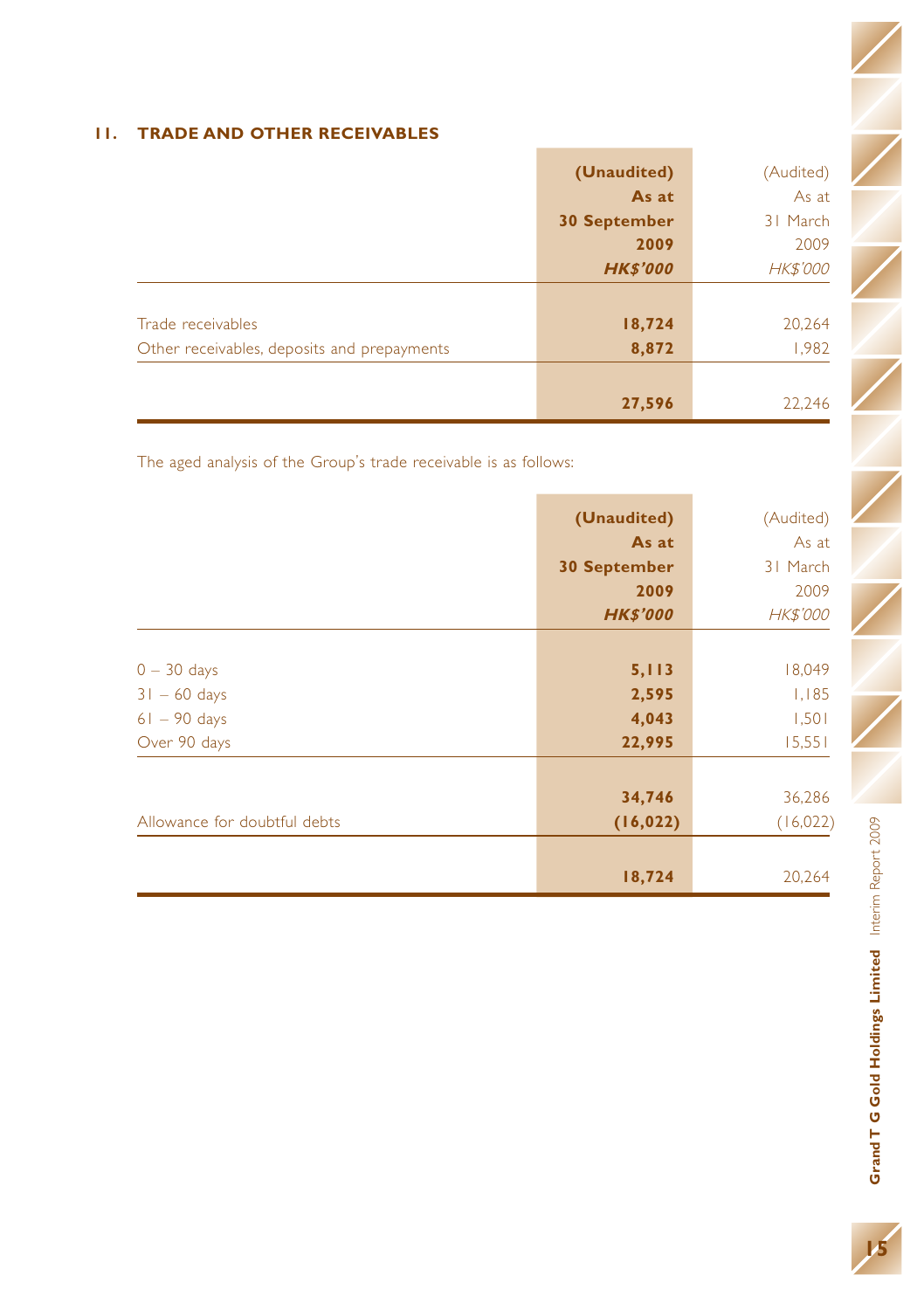### **12. TRADE AND OTHER PAYABLES**

|                             | (Unaudited)         | (Audited)       |
|-----------------------------|---------------------|-----------------|
|                             | As at               | As at           |
|                             | <b>30 September</b> | 31 March        |
|                             | 2009                | 2009            |
|                             | <b>HK\$'000</b>     | <b>HK\$'000</b> |
|                             |                     |                 |
| Trade payables              | 9,548               | 13,254          |
| Other payables and accruals | 9,863               | 13,177          |
|                             |                     |                 |
|                             | 19,411              | 26,431          |

The aged analysis of the Group's trade payables is as follows:

|                | (Unaudited)         | (Audited)        |
|----------------|---------------------|------------------|
|                | As at               | As at            |
|                | <b>30 September</b> | 31 March         |
|                | 2009                | 2009             |
|                | <b>HK\$'000</b>     | <b>HK\$'000</b>  |
|                |                     |                  |
| $0 - 30$ days  | 7,675               | 12,393           |
| $31 - 60$ days | 382                 | 32               |
| $61 - 90$ days | 579                 | $\hspace{0.5cm}$ |
| Over 90 days   | 912                 | 829              |
|                |                     |                  |
|                | 9,548               | 13,254           |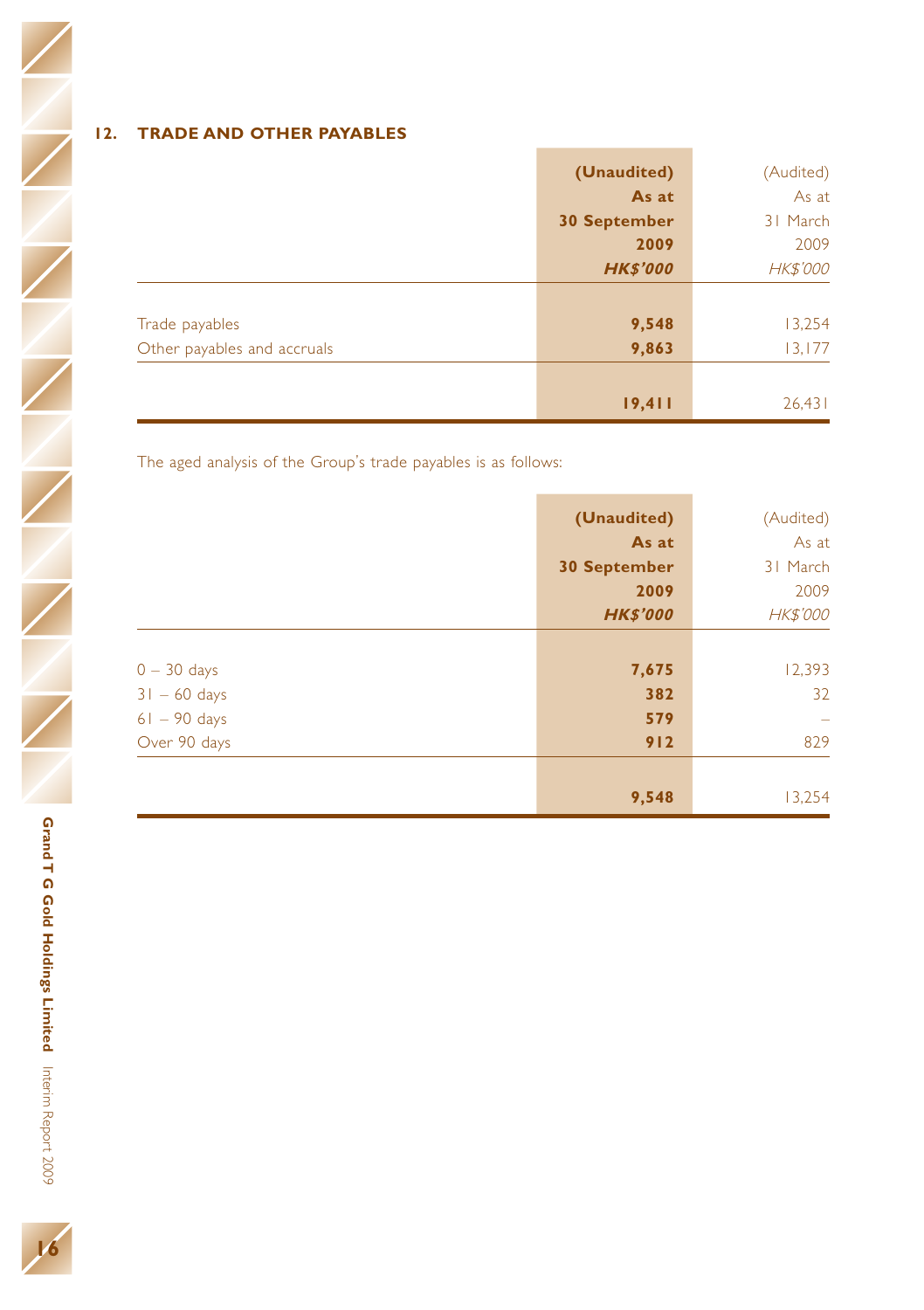### **13. SHARE CAPITAL**

|                                                   | <b>Ordinary shares of</b><br><b>HK\$0.004 each</b> |                 |
|---------------------------------------------------|----------------------------------------------------|-----------------|
|                                                   | (Unaudited)                                        | (Unaudited)     |
|                                                   | Number of                                          | <b>Nominal</b>  |
|                                                   | shares                                             | value           |
|                                                   |                                                    | <b>HK\$'000</b> |
| Authorised:                                       |                                                    |                 |
| As at 31 March 2009 (Ordinary shares of           |                                                    |                 |
| HK\$0.001 each)                                   | 20,000,000,000                                     | 20,000          |
| Share consolidation on 4 May 2009 (Four shares of |                                                    |                 |
| HK\$0.001 par value into one consolidated share   |                                                    |                 |
| of HK\$0.004 par value ("Share Consolidation"))   | (15,000,000,000)                                   |                 |
| Increased in authorized share capital             | 10,000,000,000                                     | 40,000          |
| As at 30 September 2009                           | 15,000,000,000                                     | 60,000          |
| Issued and fully paid:                            |                                                    |                 |
| As at 31 March 2009                               | 8.269.586.000                                      | 8.270           |
|                                                   |                                                    |                 |
| Share Consolidation                               | (6,202,189,500)                                    |                 |
| Issue of share by way of placing                  | 660,000,000                                        | 2,640           |
| As at 30 September 2009                           | 2,727,396,500                                      | 10,910          |

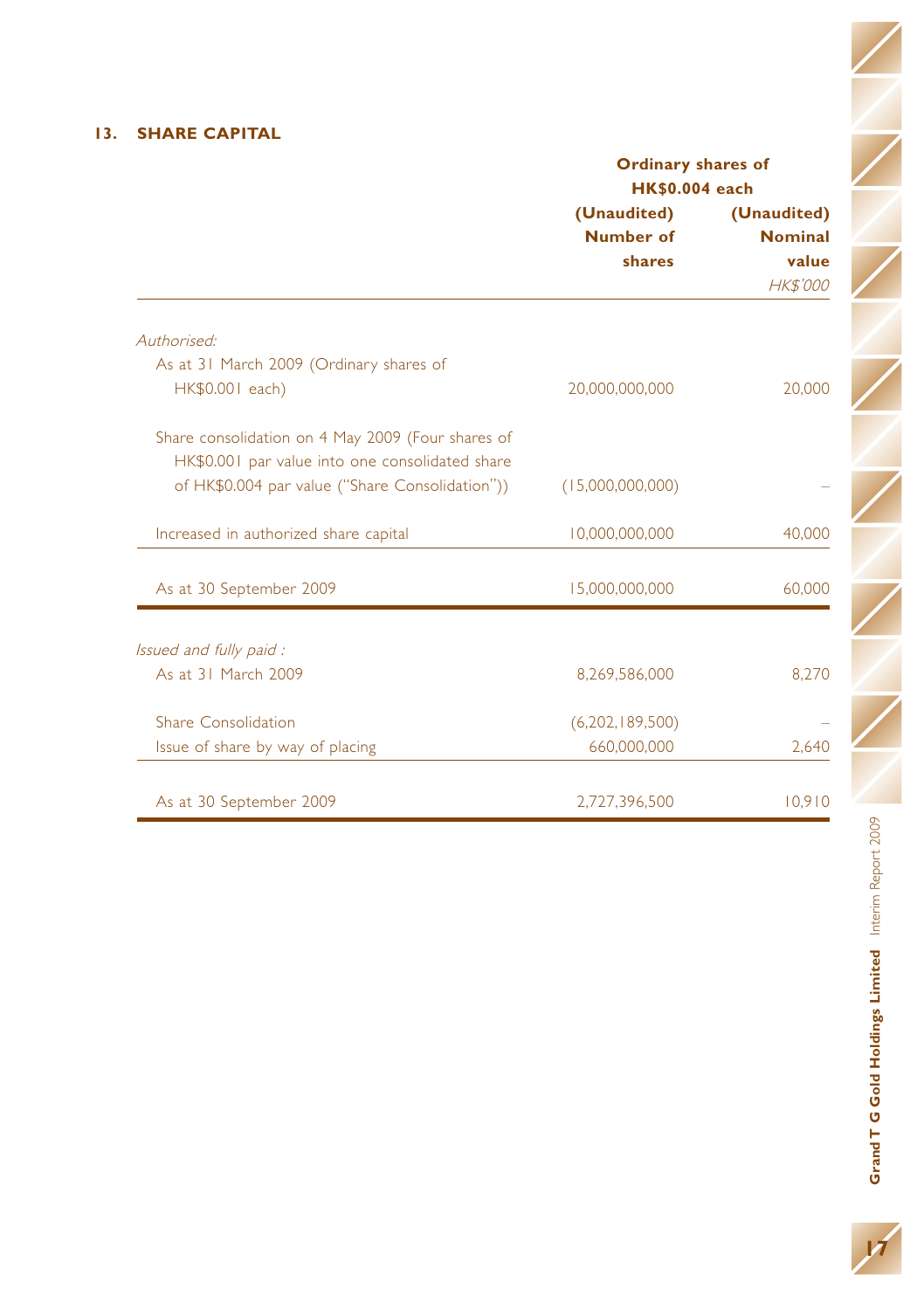$\overline{Z}$ 

#### **(a) Capital commitments**

The group did not have any significant capital commitments as at 30 September 2009.

#### **(b) Operating lease commitments**

The Group had future aggregate minimum lease payments under non-cancellable operating lease in respect of land and buildings falling due as follows:

|                                        | (Unaudited)         | (Audited)       |
|----------------------------------------|---------------------|-----------------|
|                                        | As at               | As at           |
|                                        | <b>30 September</b> | 31 March        |
|                                        | 2009                | 2009            |
|                                        | <b>HK\$'000</b>     | <b>HK\$'000</b> |
|                                        |                     |                 |
| Within one year                        | 1,221               | 1,396           |
| In the second to fifth year, inclusive | 474                 | 950             |
|                                        |                     |                 |
|                                        | 1,695               | 2,346           |

### **15. COMPARATIVE FIGURES**

Certain comparative figures have been re-classified to confirm with current period's presentations.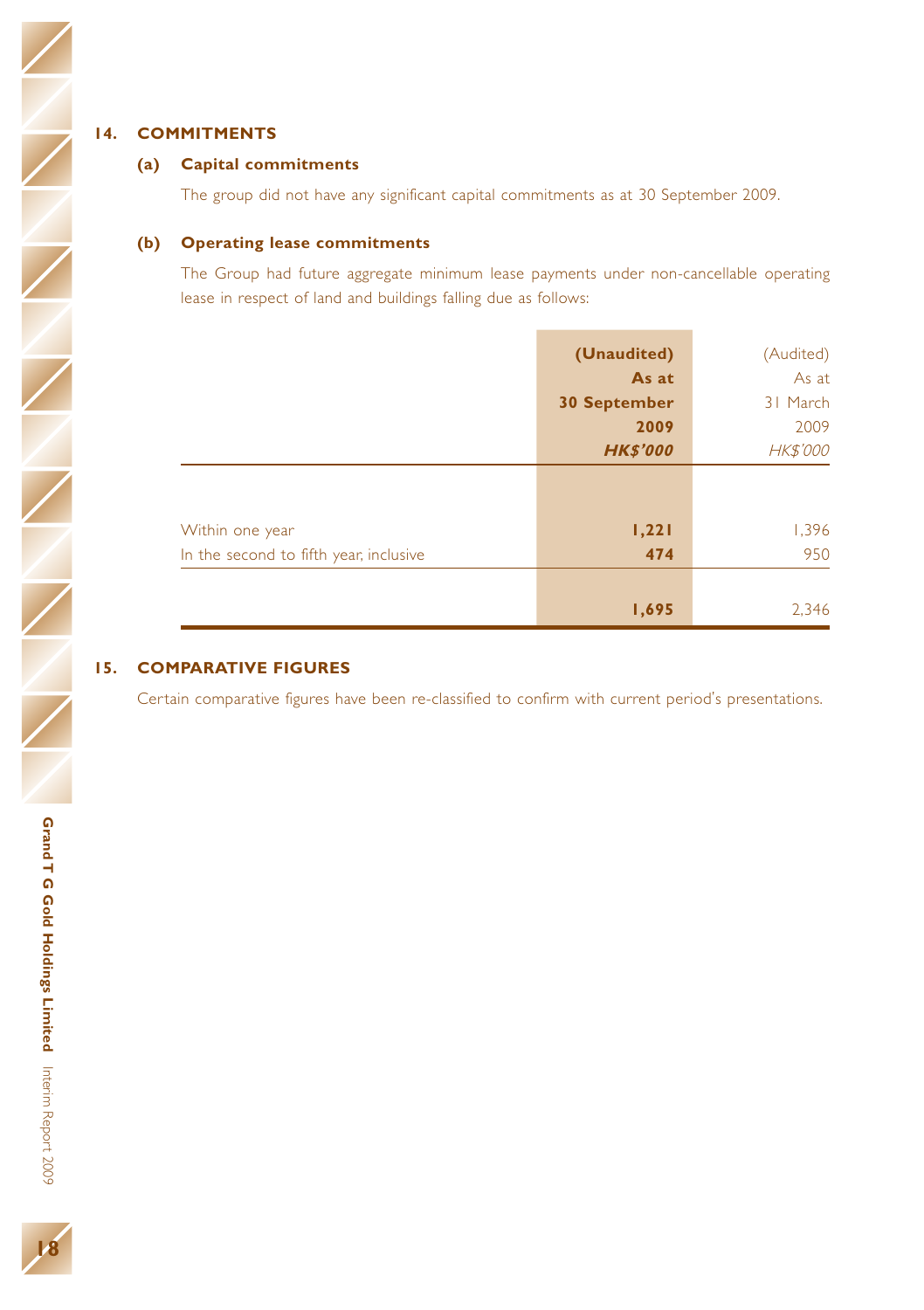## **MANAGEMENT DISCUSSION AND ANALYSIS**

### **Financial Review**

For the six months ended 30 September 2009, the Group recorded a total revenue of approximately HK\$40,168,000, representing a decrease of approximately 62.74% from that of approximately HK\$107,812,000 in the Corresponding Period. The loss attributable to equity holders of the Company for the period under review was approximately HK\$38,417,000 as compared to a loss of approximately HK\$5,785,000 in the Corresponding Period. The decreases in total revenue and profit attributable to equity holders of the Company were mainly attributable to the keen competition in the desktop display card market and the reorganisation in the Gold Mining Division.

### **Gold Mining Division**

During the period, this business division recorded a turnover of approximately HK\$17.38 million with a gross profit before amortization and depreciation of approximately HK\$10.78 million and a segment profit of approximately HK\$5.41 million.

### **PC Component Division**

Due to the economic downturn after the global financial turmoil, turnover of this business segment was decreased by 68.03% to approximately HK\$22.79 million. Its segment result dropped by HK\$1.92 million to a loss of approximately HK\$4.17 million.

### **Business Review and Prospect**

Due to the economic downturn after the global financial turmoil, the performance of the PC Component Division had been adversely affected. This together with the need of upgrading the mining and milling facilities and the reorganisation of the corporate and management structure of the Gold Mining Division, the Group record an unaudited consolidated loss of HK\$37.50 million for the six months ended 30 September 2009.

The Board believes that the demand for personal computer products will continue to be significantly depressed as the global economic downturn persists. As such, the Group will scale down the operation of the PC Component Division and streamline it in order to minimize the loss of this division.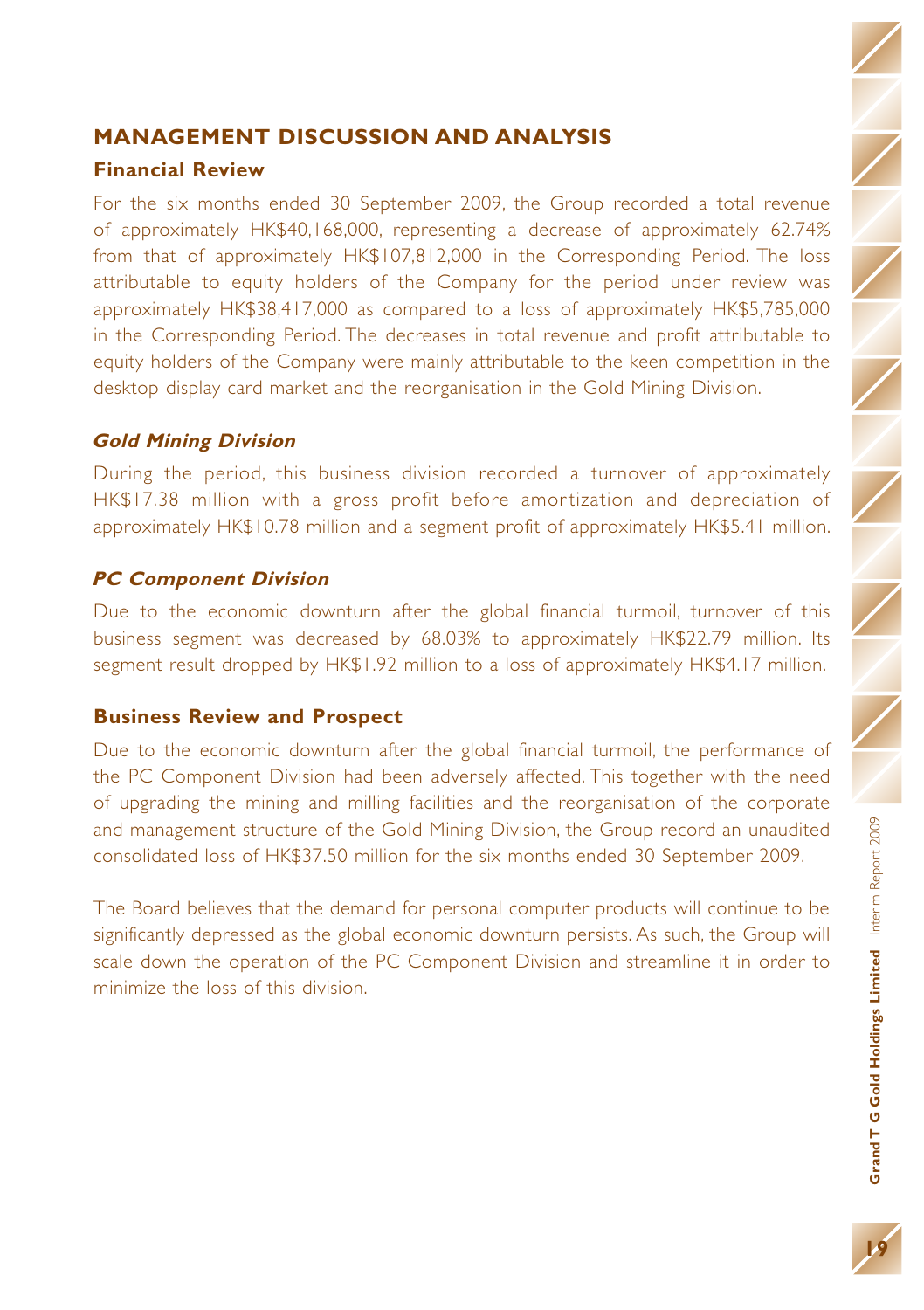Contrary to the PC Component Division, the Board is optimistic about the future of its Gold Mining Division. The Board believes that the upgrading the mining and milling facilities and the reorganisation of the corporate and management structure of the Gold Mining Division (if successfully completed) will in the long run benefit the Group as reflected in the Group's profitability and the performance of the shares of the Company. The Board will closely monitor their development. In addition, subsequent to the outbreak of the global financial turmoil in September 2008, international gold price has picked up an upward trend again since November 2008. Fear of future inflation and ongoing financial uncertainty has also seen investors seek out gold for wealth preservation. Total demand for gold reached 1,743.4 tonnes globally for the first half of 2009. Investment demand for gold remained very strong in the second quarter of 2009, rising 46% on year earlier levels. China proved to be the most resilient of the global jewellery markets. Its jewellery and investment demand for gold rose 6% and 47% respectively on the levels of a year earlier. China has also increased its gold holdings by more than 75% to 1,054 tonnes.These are evidence of the growing recognition of gold's growing prominence in providing stability in the uncertain financial markets as a reserve asset as well as in investment markets. It has been forecasted that the global investment demand for gold this year will exceed 1,500 tonnes or approximately US\$47 billion, in the process carrying the gold price to new peaks in the second half of 2009. As such, the Group will continue to focus on its gold mining business. Apart from adopting the following strategies, the Group will strive for early completion of its existing works of upgrading the mining and milling facilities and the reorganisation of the corporate and management structure of the Gold Mining Division so as to maximize the benefit from the opportunity arising from the present economic downturn:

- enhance the existing production capacity
- building of additional ducts to gold veins of the mines owned by the Group
- continue the efforts in exploration and to increase the Group's resources
- further acquisition of additional exploration and mining rights

The Group has engaged SRK Consulting China Ltd ("SRK"), an independent technical adviser of international repute, which has recently completed a technical review of the results of the exploration program conducted by 712 Geological Brigade of Northwest Bureau of Non-ferrous Geological Exploration which involved drilling of 32 holes with length of approximately 8,700 meters in total in Taizhou Mining's mines in Tongguan County, Shaanxi Province, the People's Republic of China (the "Mines").

Interim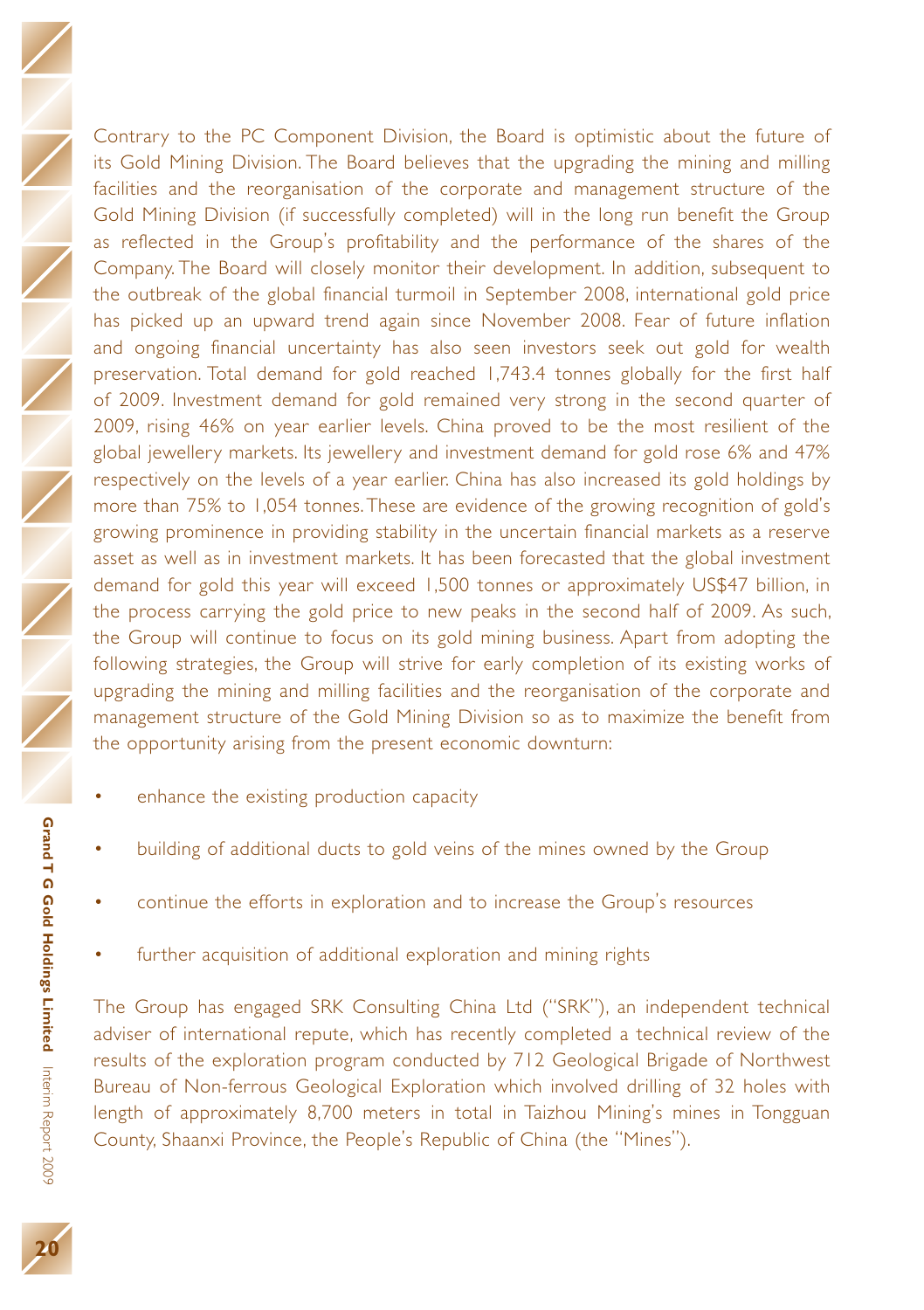According to the report issued by SRK, the gold reserve and resources of the Mines have increased by 6,634 kg. As such, the total gold reserve and resources of the Group has been increased to 41,056 kg, representing an increase of 19.27%.

In addition to furtherance of devotion of its efforts and resources in exploration, the Group will continue to look for new gold investment projects in alliance with its business strategy. The recent transactions as detailed under Material Acquisitions and Disposals represent an important step of the Group to further expand its investments in gold business in the PRC and overseas.

### **Liquidity and Financial Resources**

As at 30 September 2009, the Group had net current asset of approximately HK\$19.15 million, of which approximately HK\$7.69 million was bank balances and cash while current portion of interest-bearing borrowings was approximately HK\$10.31 million.

For the purpose of improving the gearing ratio and the financial position of the Group and in order to alleviate the interest payment and cashflow, and notional interest costs of the Company as the Convertible Bonds will carry interest at a rate of 4% per annum after the second year from the date of their issue, i.e. 30 April 2010, the Directors will contact the holders of the Convertible Bonds to encourage them to exercise the conversion rights attached to the Convertible Bonds before 30 April 2010.

In addition, the Company is in preliminary negotiation with the holders of the promissory notes issued by the Company on 30 April 2008 for the change of such promissory notes into new Shares. If the negotiations are materialized and subject to obtaining all the necessary approvals including approvals from the Shareholders and the GEM Listing Committee of the Stock Exchange, additional new Shares will be issued by the Company which, the Board believes, will have a positive effect on the gearing ratio and the financial position of the Group and alleviate the interest payment and cashflow of the Company.

For the avoidance of doubt, no term has ever been agreed between the Company and the holders thereof. Further announcement shall be made by the Company as and when appropriate.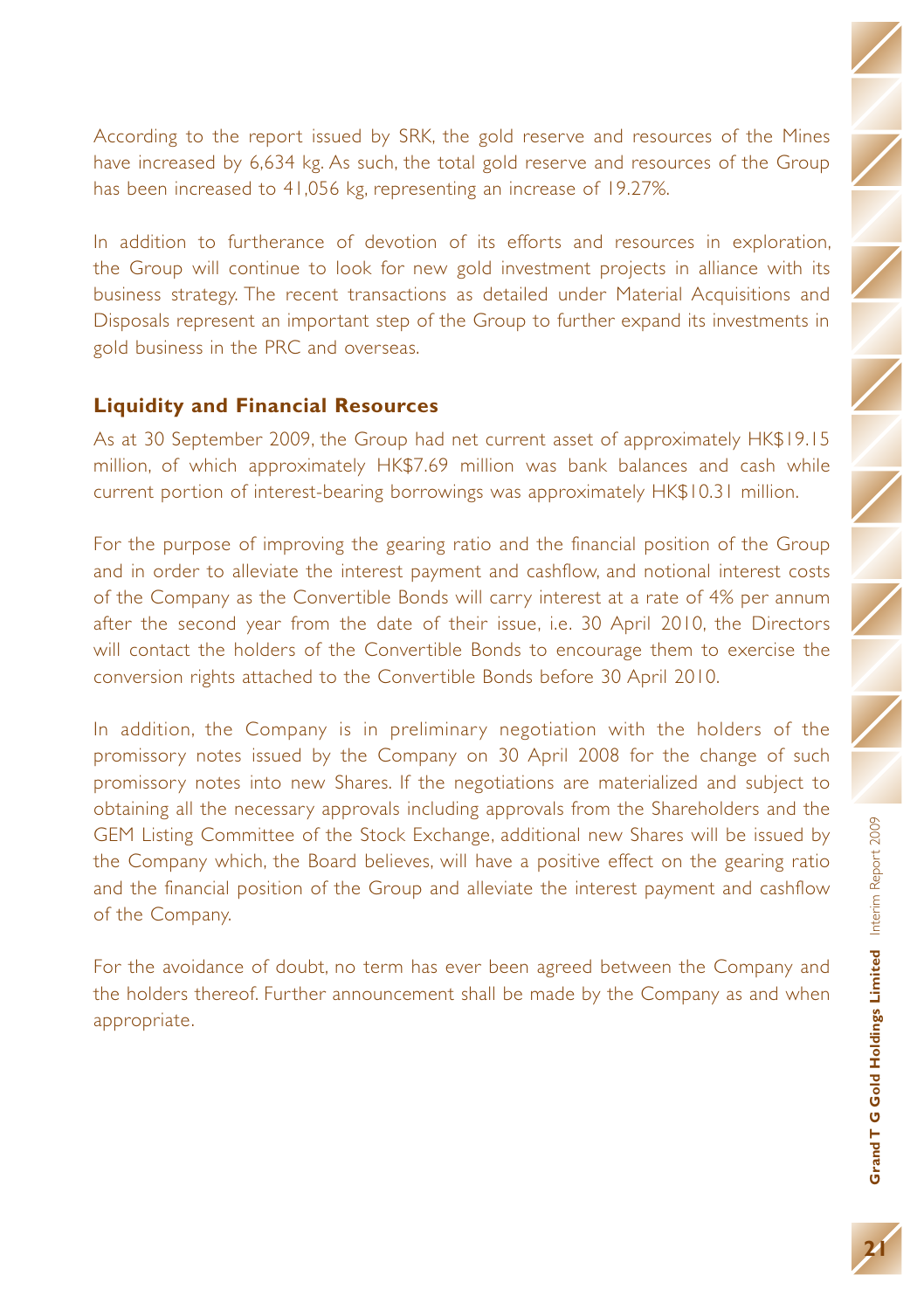### **Foreign Exchange Exposure**

Most of the trading transactions, assets and liabilities of the Group were denominated in Hong Kong dollars and United States dollars and Renminbi. The Group adopted a conservative treasury policy with most of the bank deposits being kept in Hong Kong dollars or United States dollars, or in the local currencies of the operating subsidiaries to minimize exposure to foreign exchange risks. As at 30 September 2009, the Group had no foreign exchange contracts, interest or currency swaps or other financial derivatives for hedging purposes.

#### **Material Acquisitions and Disposals**

On 7 September 2009, the Company entered into a framework agreement (the "Framework Agreement") with an independent third party to acquire 100% equity interest in a gold development company in the PRC in two stages at a total consideration of HK\$41,250,000 which will be satisfied by (i) HK\$4,800,000 in cash; (ii) HK\$36,450,000 by the issue of 135,000,000 shares of the Company (the "Shares") at an issue price of HK\$0.27 per Share. Details of the Framework Agreement are set out in the announcement of the Company dated 7 September 2009.

On 7 September 2009, the Company also entered into a memorandum of understanding ("MOU") with two vendors in respect of the Company's proposed acquisition of equity interest in Henan Hongnan Mining Company Limited (the "Target Company") by two stages, i.e. the First Acquisition and the Second Acquisition, subject to signing of formal agreements. In the First Acquisition, the Company will acquire from the Vendors 60% equity interest in the Target Company at a consideration of HK\$18.6 million, of which HK\$4.8 million shall be satisfied by cash and the balance by the issuance of 43,125,000 Shares, credited as fully paid, at an issue price of HK\$0.32 per Share by the Company. In the Second Acquisition, the Company will, within 12 months from the completion date of the First Acquisition, acquire from the vendors the remaining 40% equity interest in the Target Company. Details of the MOU are set out in the announcement of the Company dated 7 September 2009.

On 29 October 2009 the Group entered into an agreement with a third party whereby the Group agreed to purchase from the third party 260,000,000 unit of rights ("Rights") at a consideration of A\$650,000 (equivalent to approximately HK\$4.55 million).

The Rights involve 260,000,000 unit of rights for subscription of 260,000,000 new shares ("New Apex Shares") of Apex Minerals NL ("Apex") at a subscription price of A\$0.04 (equivalent to approximately HK\$0.28) per unit of New Apex Share together with 1 free option ("Apex Options") to subscribe for new share of Apex at an exercise price of A\$0.06 (equivalent to approximately HK\$0.2 per share ("Apex Option Shares") for every 10 New Apex Shares subscribed in the rights issue of Apex announced on 25 September 2009 ("Rights Issue").

**Limited**

Interim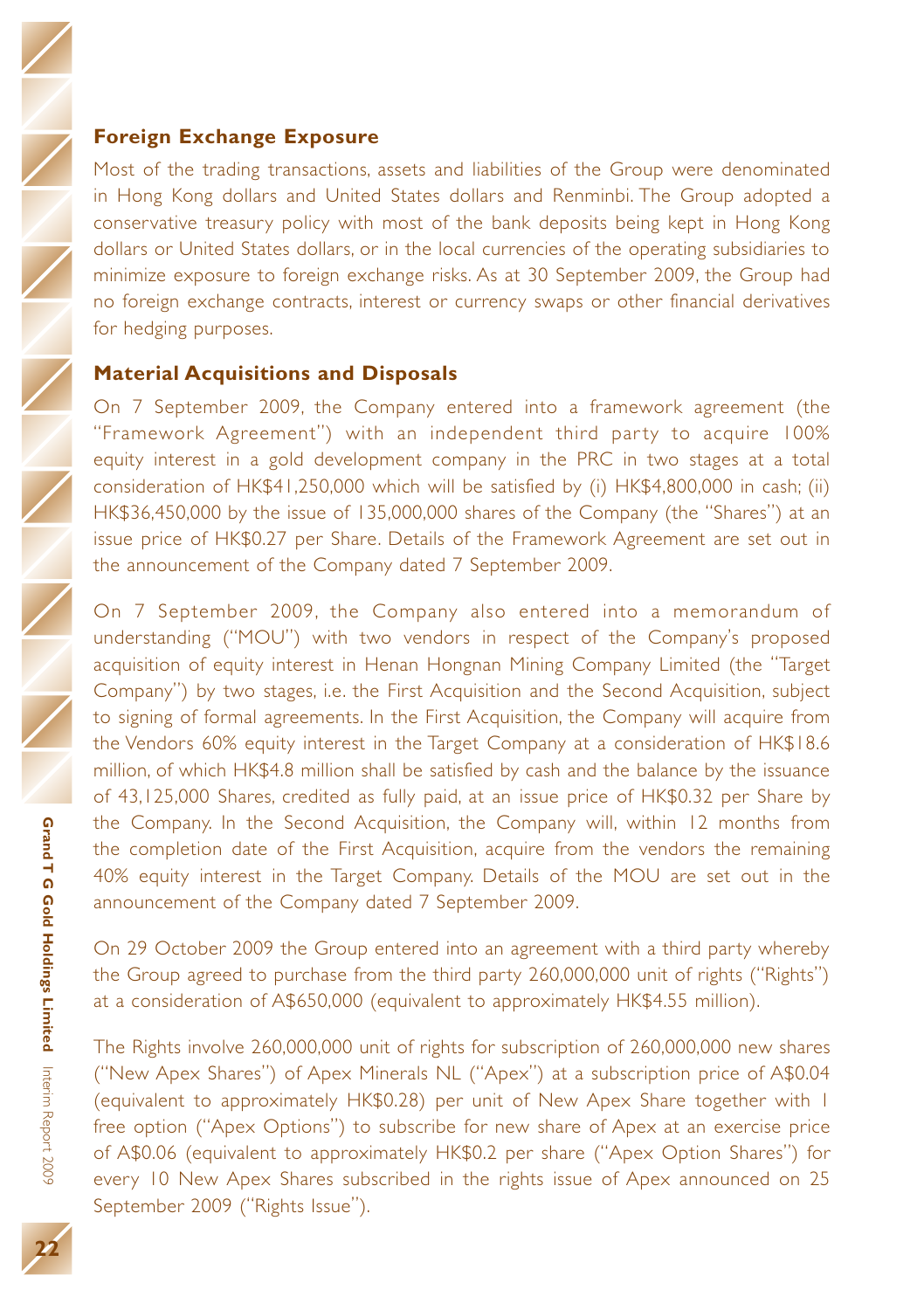Grand T G Gold Holdings Limited Interim Report 2009 **Gold Holdings Limited** Interim Report 2009

Upon exercise of the 260,000,000 Rights and the 26,000,000 Apex Options, the Group shall be interested in 286,000,000 shares of Apex ("Apex Shares"), representing approximately 7.97% of the total Apex Shares in issue as enlarged by the issue of the New Apex Shares in the Rights Issue and the Apex Option Shares only.

Apex is a company listed on the Australian Stock Exchange and engaged in mining and production of gold and exploration of mineral resources. According to its 2009 annual report of Apex issued on 23 October 2009, as at 8 October 2009, Apex had gold reserve and resources of approximately 99.53 tonnes. Details of the transaction are set out in the announcement of the Company dated 29 October 2009.

Save as disclosed above, the Group did not have any material acquisitions and disposals of subsidiaries during the six months ended 30 September 2009.

## **Capital Structure**

The capital of the Company comprises only ordinary shares. Details of movements in the share capital of the Company during the six months ended 30 September 2009 are set out in note 13 to the unaudited condensed consolidated financial statements.

## **Gearing Ratios**

The Group's gearing ratio as at 30 September 2009 decreased to 40.88% from 42.40% as at 31 March 2009. The gearing ratios were calculated on the basis of total liabilities over total assets as at the respective balance sheet dates.

## **Change of the Group's Asset**

As at 30 September 2009, the Group's mining rights were pledged as collaterals for the Group's banking facilities.

## **FUND RAISING EXERCISES**

### **Subscription of New Shares**

On 7 May 2009, a placing of total of 2,640,000,000 new shares of the Company (before Share Consolidation) at HK\$0.025 per share was completed, raising gross and net proceeds of HK\$66 million and approximately HK\$64.71 million respectively. Details of the placing of shares are set out in the Company's circular dated 9 April 2009.

On 29 September 2009, the Company entered into the options subscription agreement with Firstrate Enterprises Limited (the "Grantee") whereby the Company conditionally agreed to grant the options to the Grantee to subscribe for 125,000,000 option shares at the option price of HK\$0.27 per option share.The options shall be exercisable within the period commencing on the date of the grant of the options and ending on twentyfour months after the date of the grant of the options.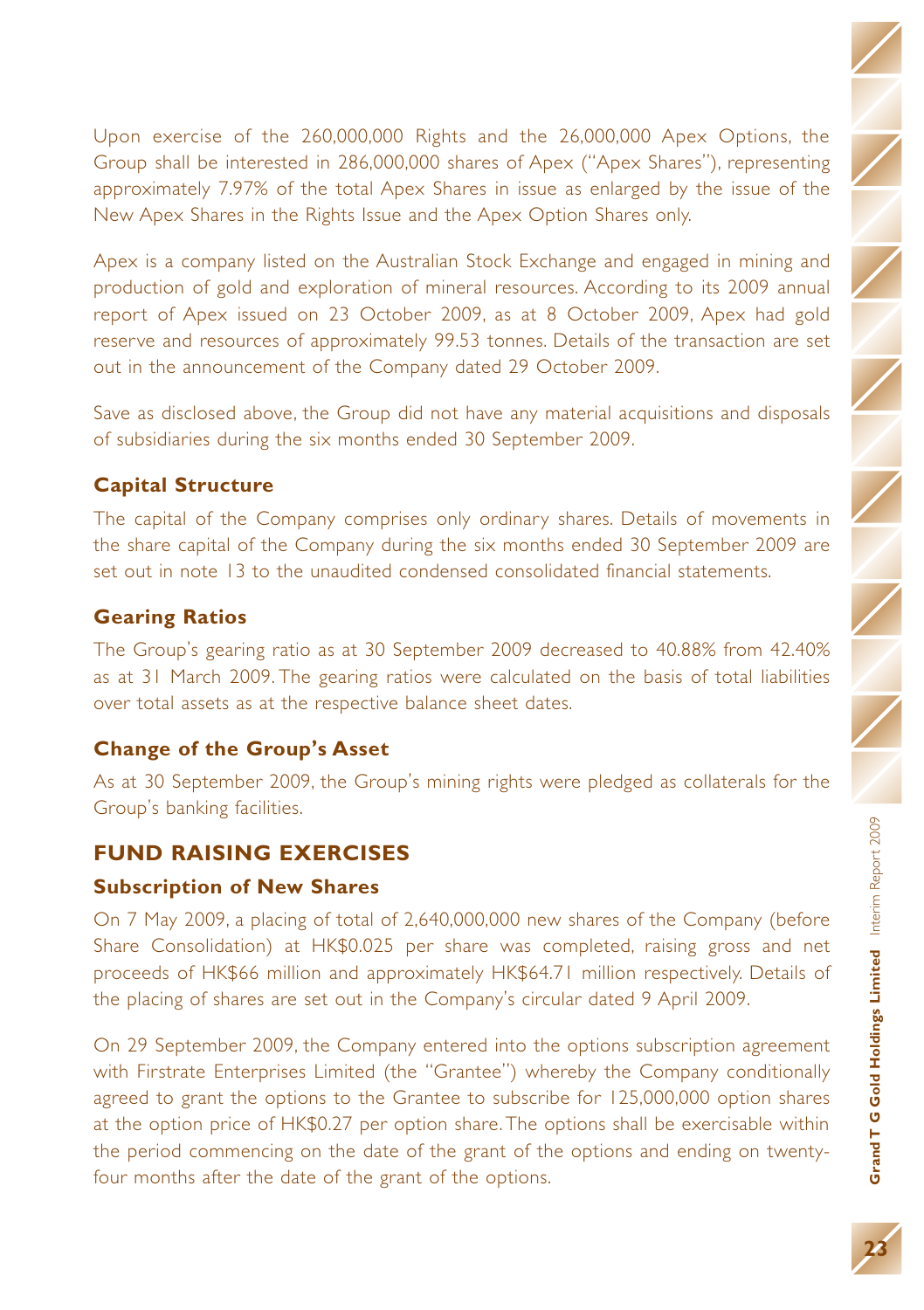**Grand T G Gold Holdings**

If the options are exercised in full, the gross and net proceeds will be HK\$33.75 million and approximately HK\$33.65 million respectively. It is considered that the grant of the options represents an opportunity to raise additional capital for the Company and to strengthen the financial position of the Company.

On 30 September 2009, a resolution was passed by the shareholders of the Company ("Shareholders") at an adjourned extraordinary general meeting approving the subscription of 72,000,000 Shares by Genus Natural Resources Master Fund managed by Baker Steel Capital Managers LLP which was completed on 28 October 2009.

## **Share Capital**

Resolution approving the share consolidation was passed by the Shareholders at an extraordinary general meeting on 4 May 2009, whereby every four existing shares of HK\$0.001 par value each in the issued and unissued share capital of the Company into one consolidated share of HK\$0.004 par value each (the "Consolidated Share") in the issued and unissued share capital of the Company (the "Share Consolidation"). Following the Share Consolidation becoming effective on 4 May 2009, the authorized share capital of the Company has become HK\$20 million divided into 5 billion Consolidated Shares, of which 2,067,396,500 Consolidated Shares were in issue before placing of new shares by the Company as mentioned below. Details of the Share Consolidation are set out in the Company's circular dated 16 April 2009.

Resolution was passed by the Shareholders at an extraordinary general meeting on 30 September 2009 to increase authorized share capital of the Company from HK\$20,000,000 divided into 5,000,000,000 Shares to HK\$60,000,000 divided into 15,000,000,000 Shares. Details of the increase in the authorised share capital are set out in the Company's circular dated 14 September 2009.

## **SHARE OPTION SCHEME**

At an extraordinary general meeting of the shareholders of the Company held on 4 March 2009, the original share option scheme (the "Original Share Option Scheme") was terminated and a new share option scheme (the "New Share Option Scheme") was adopted. Principal terms of the Original Share Option Scheme were summarised in the paragraph headed "Share Option Scheme" in Appendix 5 to the prospectus issued by the Company on 14 September 2004 whereas the principal terms of the New Share Option Scheme were summarised in circular of the Company dated 16 February 2009. As at 30 September 2009, no option was granted under the Original Share Option Scheme or the New Share Option Scheme.

**Limited**

Interim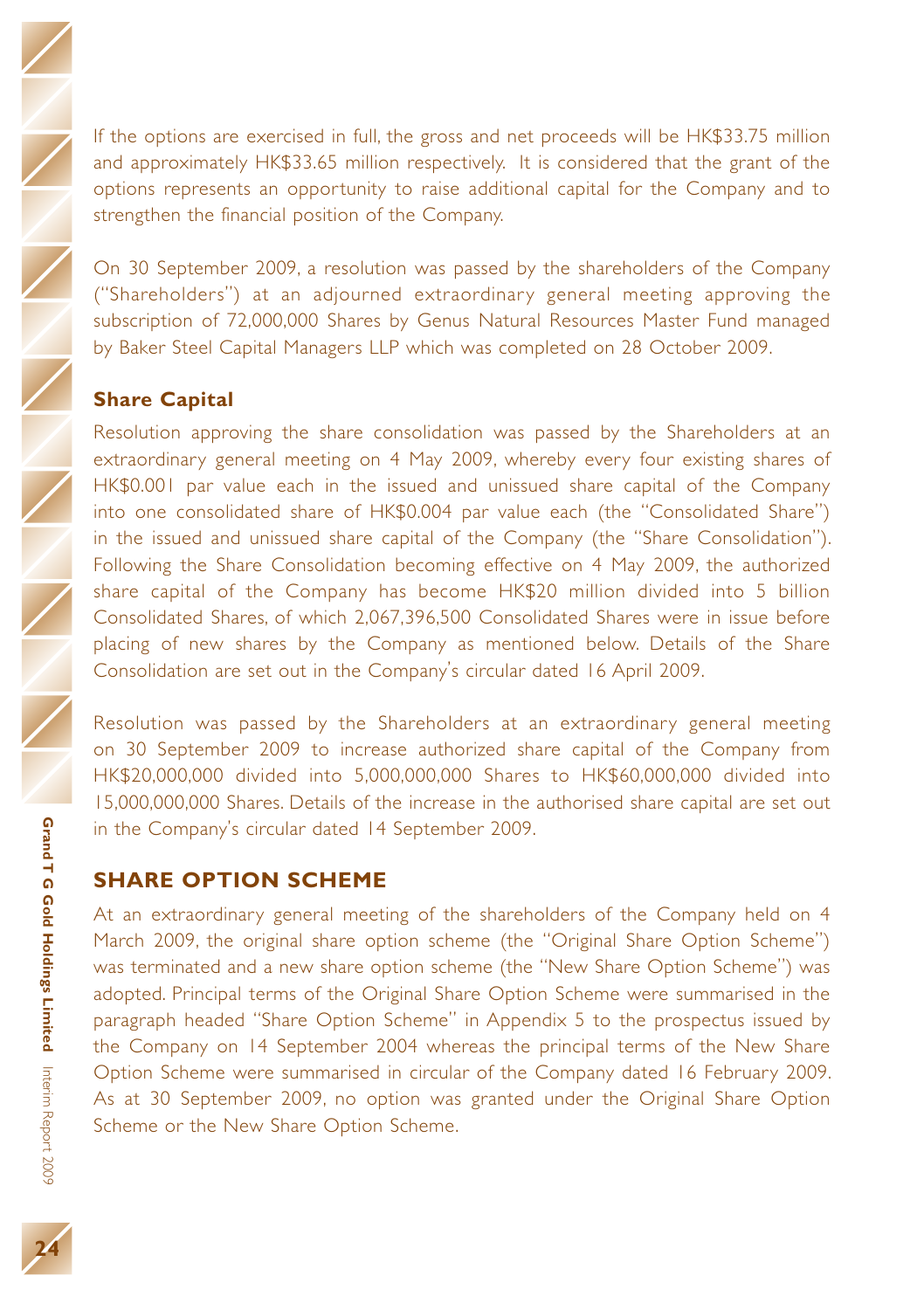## **DIRECTORS' AND CHIEF EXECUTIVES' INTERESTS AND SHORT POSITIONS IN SHARES, UNDERLYING SHARES AND DEBENTURES**

As at 30 September 2009, the interests and short positions of the directors (the "Directors") and chief executives of the Company in the Shares, underlying Shares pursuant to the Convertible Bonds ("Underlying Shares") and debentures of the Company or its associated corporations (within the meaning of Part XV of the Securities and Futures Ordinance (the "SFO")) which were recorded in the register required to be kept under section 352 of the SFO, or which were required to be notified to the Company and the Stock Exchange pursuant to Rules 5.46 to 5.67 of the GEM Listing Rules, were as follows:

|                                          |                                         | <b>Number and</b>                                                         | <b>Approximate %</b><br>of the issued<br>share capital of |
|------------------------------------------|-----------------------------------------|---------------------------------------------------------------------------|-----------------------------------------------------------|
| <b>Name</b>                              | <b>Nature of interest</b>               | class of securities                                                       | the Company                                               |
| Mr. Lee Shing                            | Interest in a controlled<br>corporation | 312,000,000 Shares<br>(Note 1)                                            | l I.44%                                                   |
| Mr. Lee Sing Leung, Robin<br>("Mr. Lee") | Personal interest                       | 430,000 Shares<br>and 353,200,000<br><b>Underlying Shares</b><br>(Note 2) | 12.97%                                                    |

### **Long positions in Shares and Underlying Shares of the Company**

#### Notes:

- 1. These Shares were held by Yong Li Investments Limited, which is wholly and beneficially owned by Mr. Lee Shing.
- 2. The Underlying Shares were derived from interest of the Convertible Bonds in the principal amount of HK\$211,920,000 owned by Mr. Lee.

Save as disclosed above, as at 30 September 2009, none of the Directors or chief executives of the Company had any interests and short positions in the Shares, Underlying Shares or debentures of the Company or its associated corporations (within the meaning of Part XV of the SFO) which were recorded in the register required to be kept under section 352 of the SFO, or which were required to be notified to the Company and the Stock Exchange pursuant to Rule 5.46 to 5.67 of the GEM Listing Rules.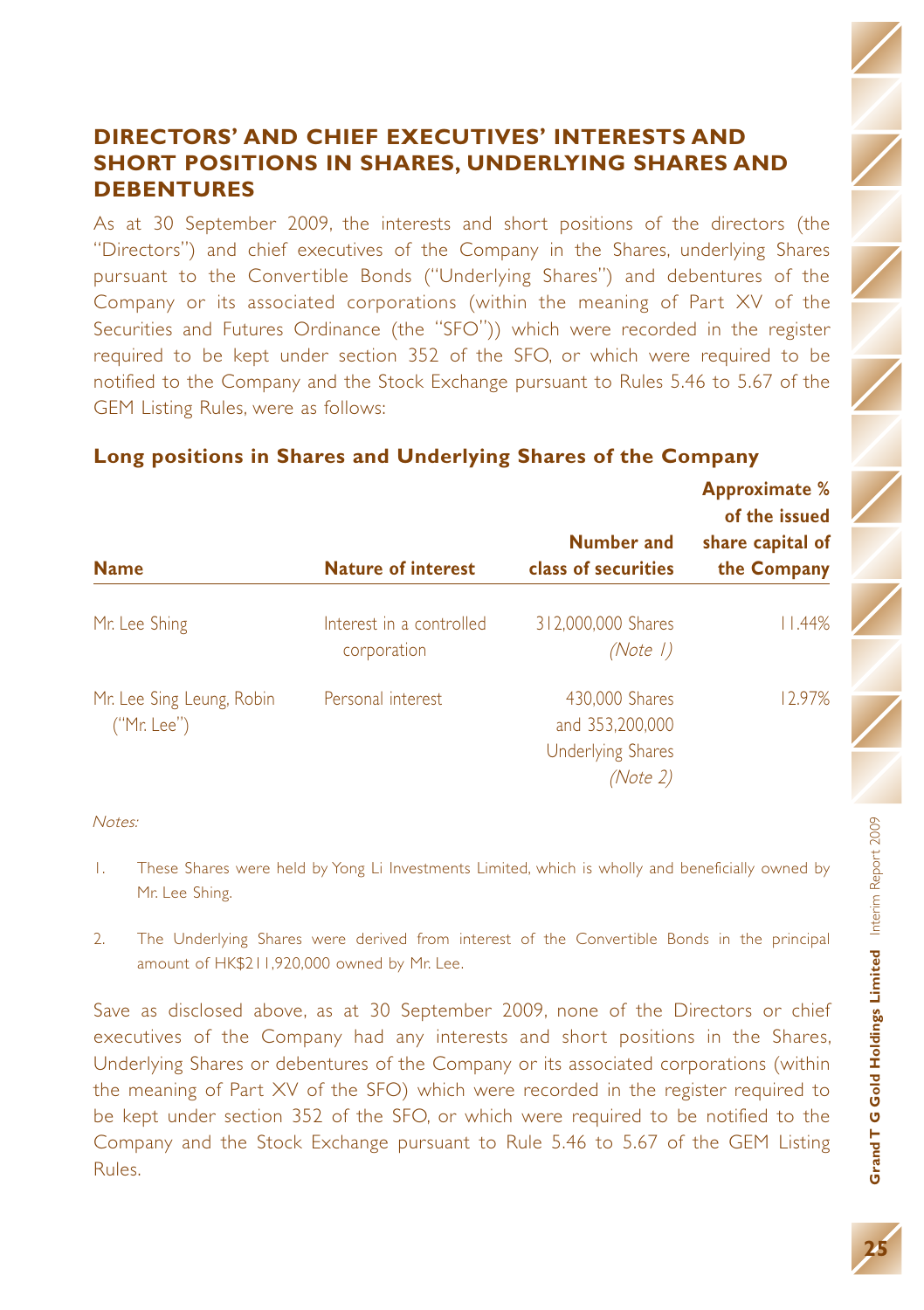| <b>Name</b>                                                                      | <b>Nature of interest</b>                       | Number and<br>class of securities                        | <b>Approximate %</b><br>of the issued<br>share capital of<br>the Company |
|----------------------------------------------------------------------------------|-------------------------------------------------|----------------------------------------------------------|--------------------------------------------------------------------------|
| Chow Tai Fook Nominee<br>Limited ("CTF")                                         | Beneficial owner<br>Security Interest           | 106,680,000 Shares<br>and 262,000,000<br><b>Shares</b>   | 13.52%                                                                   |
| Dato' Dr. Cheng Yu-Tung,<br>DPMS, LLD(Hon), DBA(Hon),<br>DSSc(Hon) ("Dr. Cheng") | Interest in a controlled<br>corporation         | 106.680,000 Shares<br>and 262,000,000<br>Shares (Note 1) | 13.52%                                                                   |
| Oshorne Pacific Limited<br>("Osborne")                                           | <b>Beneficial owner</b>                         | 274,980,500 Shares<br>(Note 2)                           | 10.08%                                                                   |
| Mr. Chan Hing Yin<br>("Mr. Chan")                                                | Interest in a controlled<br>corporation         | 274,980,500 Shares<br>(Note 2)                           | 10.08%                                                                   |
| Mrs. Chan. Selma                                                                 | Family interest<br>of controlled<br>corporation | 274,980,500 Shares<br>(Note 3)                           | 10.08%                                                                   |
| Mr. Luk Wing Kwong Quintin<br>('Mr. Luk")                                        | Personal interest                               | 150,000,000<br><b>Underlying Shares</b><br>(Note 4)      | 5.50%                                                                    |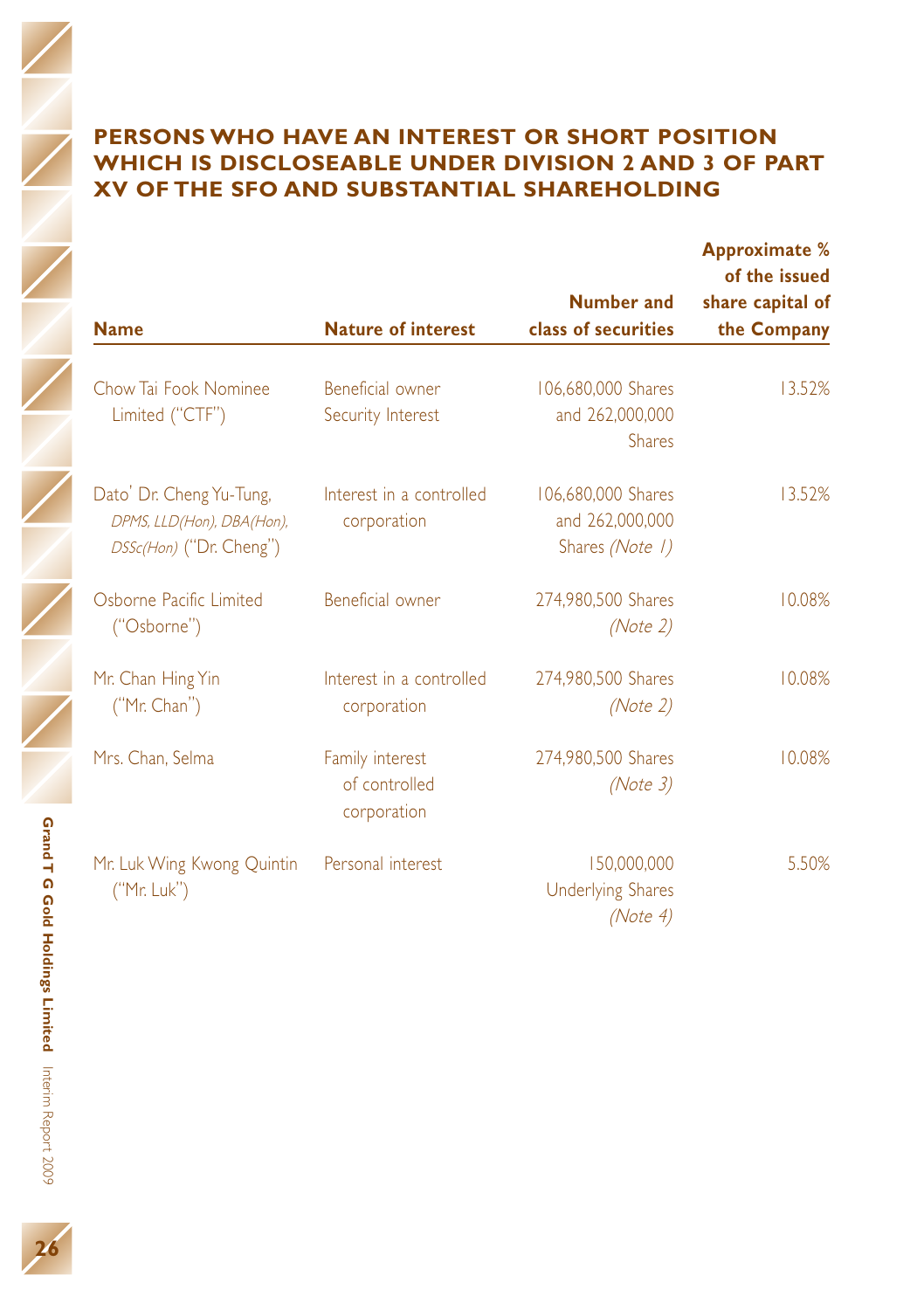#### Notes:

- 1. These were the same Shares held by CTF, which is wholly and beneficially owned by Dr. Cheng.
- 2. These Shares were held by Osborne, a company wholly and beneficially owned by Mr. Chan, a former executive Director.
- 3. These were the same Shares held by Osborne. As Mrs. Chan, Selma is the spouse of Mr. Chan, she is deemed to have interests in the Shares held by Osborne, which is wholly and beneficially owned by Mr. Chan.
- 4. These Underlying Shares were derived from interest of the Convertible Bonds in the principal amount of HK\$90,000,000 held by Mr. Luk.

Save as disclosed above, as at 30 September 2009, the Company had not been notified of any other person (other than the Directors or chief executives of the Company) who had an interest or short position in the Shares or underlying Shares of the Company which were required to be kept under Section 336 of the SFO.

### **COMPETING INTERESTS**

None of the Directors or the management shareholders of the Company or their respective associates (as defined in the GEM Listing Rules) had an interest in a business which competes or may compete with the business of the Group during the six months ended 30 September 2009.

### **PURCHASE, SALE OR REDEMPTION OF SHARES**

During the six months ended 30 September 2009, neither the Company nor any of its subsidiaries had purchased, sold or redeemed any of the shares of the Company.

### **CORPORATE GOVERNANCE**

The Company has complied with the code provisions set out in the Code on Corporate Governance Practices under Appendix 15 to the GEM Listing Rules throughout the six months ended 30 September 2009.